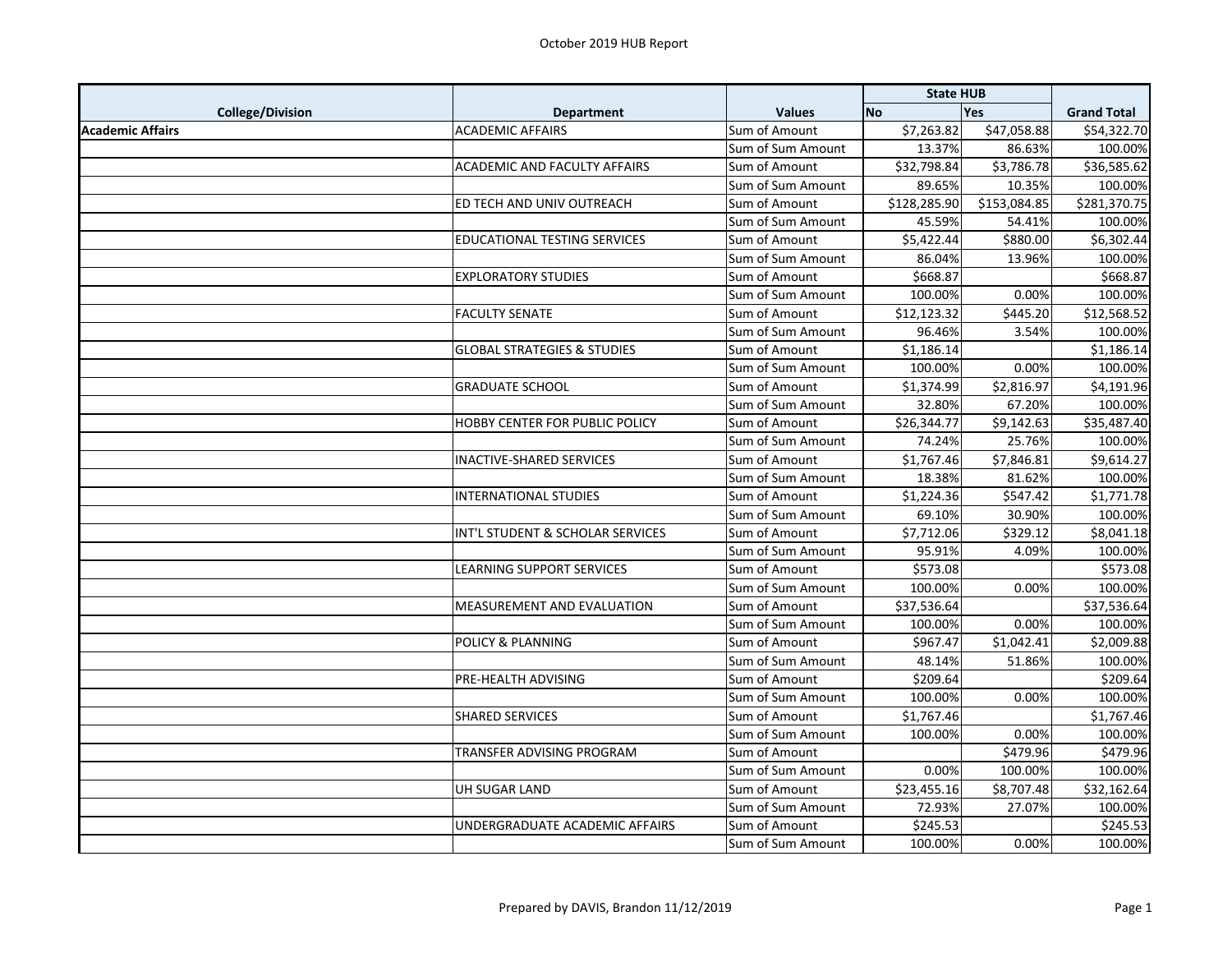| \$977.62<br>\$916.04<br>UNDERGRADUATE STUDENT SUCCESS<br>Sum of Amount<br>51.63%<br>48.37%<br>100.00%<br>Sum of Sum Amount<br>UNDERGRADUATE STUDENT SUCCESS CTR<br>\$2,104.50<br>\$2,104.50<br>Sum of Amount<br>100.00%<br>0.00%<br>100.00%<br>Sum of Sum Amount<br>\$318.16<br><b>WRITING CENTER</b><br>\$318.16<br>Sum of Amount<br>100.00%<br>100.00%<br>0.00%<br>Sum of Sum Amount<br>\$294,328.23<br>\$237,084.55<br>55.39%<br>44.61%<br>100.00%<br>\$3,772.40<br>A&F MARKETING & COMMUNICATION<br>Sum of Amount<br>\$466.84<br>\$4,239.24<br>100.00%<br>Sum of Sum Amount<br>11.01%<br>88.99%<br><b>ADMINISTRATION &amp; FINANCE</b><br>\$21,061.45<br>\$22,586.89<br>Sum of Amount<br>\$1,525.44<br>93.25%<br>100.00%<br>Sum of Sum Amount<br>6.75%<br>\$61,122.81<br>\$61,122.81<br>ASSOC VP FOR ADMINISTRATION<br>Sum of Amount<br>100.00%<br>0.00%<br>100.00%<br>Sum of Sum Amount<br><b>AUXILIARY SERVICES OPERATIONS</b><br>\$16,197.89<br>\$191.75<br>\$16,389.64<br>Sum of Amount<br>98.83%<br>1.17%<br>100.00%<br>Sum of Sum Amount<br>\$28.54<br>\$28.54<br><b>BUDGET</b><br>Sum of Amount<br>100.00%<br>0.00%<br>100.00%<br>Sum of Sum Amount<br>\$5,093.36<br><b>BUSINESS SERVICES</b><br>\$1,286.36<br>\$3,807.00<br>Sum of Amount<br>74.74%<br>25.26%<br>100.00%<br>Sum of Sum Amount<br>\$66,950.00<br>CAMPUS SAFETY ADMINISTRATION<br>Sum of Amount<br>\$66,950.00<br>100.00%<br>0.00%<br>100.00%<br>Sum of Sum Amount<br>\$13,244.04<br>CAMPUS SAFETY SYSTEMS<br>\$5,651.78<br>\$7,592.26<br>Sum of Amount<br>42.67%<br>57.33%<br>100.00%<br>Sum of Sum Amount<br>\$9,029.46<br><b>CENTRAL FACILITY SERVICES</b><br>Sum of Amount<br>100.00%<br>0.00%<br>100.00%<br>Sum of Sum Amount<br>\$6,409.13<br><b>CONTROLLER (PH)</b><br>\$2,120.63<br>Sum of Amount<br>24.86%<br>75.14%<br>100.00%<br>Sum of Sum Amount<br>\$10,395.04<br>\$19,097.04<br><b>COUGAR CARD</b><br>\$8,702.00<br>Sum of Amount<br>Sum of Sum Amount<br>54.43%<br>45.57%<br>100.00%<br><b>CULLEN PERFORM HALL</b><br>\$40,631.36<br>\$4,561.68<br>\$45,193.04<br>Sum of Amount<br>89.91%<br>10.09%<br>100.00%<br>Sum of Sum Amount<br>\$573.22<br><b>EMERGENCY MANAGEMENT</b><br>\$573.22<br>Sum of Amount<br>100.00%<br>100.00%<br>0.00%<br>Sum of Sum Amount<br>\$125,608.49<br>\$309,027.39<br><b>ENTERPRISE SYSTEMS</b><br>\$183,418.90<br>Sum of Amount<br>59.35%<br>40.65%<br>100.00%<br>Sum of Sum Amount<br>\$8,909.53<br>ENV. HEALTH & LIFE SAFETY<br>\$8,485.63<br>\$423.90<br>Sum of Amount<br>4.76%<br>100.00%<br>95.24%<br>Sum of Sum Amount<br>FACILITIES BUSINESS SERVICES<br>\$3,294.56<br>\$10,987.54<br>\$14,282.10<br>Sum of Amount<br>Sum of Sum Amount<br>23.07%<br>76.93%<br>100.00%<br><b>FACILITIES MANAGEMENT</b><br>\$20,370.42<br>\$38,336.83<br>Sum of Amount<br>\$17,966.41<br>46.86%<br>53.14%<br>100.00%<br>Sum of Sum Amount |                                           |  |  |              |
|---------------------------------------------------------------------------------------------------------------------------------------------------------------------------------------------------------------------------------------------------------------------------------------------------------------------------------------------------------------------------------------------------------------------------------------------------------------------------------------------------------------------------------------------------------------------------------------------------------------------------------------------------------------------------------------------------------------------------------------------------------------------------------------------------------------------------------------------------------------------------------------------------------------------------------------------------------------------------------------------------------------------------------------------------------------------------------------------------------------------------------------------------------------------------------------------------------------------------------------------------------------------------------------------------------------------------------------------------------------------------------------------------------------------------------------------------------------------------------------------------------------------------------------------------------------------------------------------------------------------------------------------------------------------------------------------------------------------------------------------------------------------------------------------------------------------------------------------------------------------------------------------------------------------------------------------------------------------------------------------------------------------------------------------------------------------------------------------------------------------------------------------------------------------------------------------------------------------------------------------------------------------------------------------------------------------------------------------------------------------------------------------------------------------------------------------------------------------------------------------------------------------------------------------------------------------------------------------------------------------------------------------------------------------------------------------------------------------------------------------------------------------------------------------------------------------------------------------------------|-------------------------------------------|--|--|--------------|
|                                                                                                                                                                                                                                                                                                                                                                                                                                                                                                                                                                                                                                                                                                                                                                                                                                                                                                                                                                                                                                                                                                                                                                                                                                                                                                                                                                                                                                                                                                                                                                                                                                                                                                                                                                                                                                                                                                                                                                                                                                                                                                                                                                                                                                                                                                                                                                                                                                                                                                                                                                                                                                                                                                                                                                                                                                                         |                                           |  |  | \$1,893.66   |
|                                                                                                                                                                                                                                                                                                                                                                                                                                                                                                                                                                                                                                                                                                                                                                                                                                                                                                                                                                                                                                                                                                                                                                                                                                                                                                                                                                                                                                                                                                                                                                                                                                                                                                                                                                                                                                                                                                                                                                                                                                                                                                                                                                                                                                                                                                                                                                                                                                                                                                                                                                                                                                                                                                                                                                                                                                                         |                                           |  |  |              |
|                                                                                                                                                                                                                                                                                                                                                                                                                                                                                                                                                                                                                                                                                                                                                                                                                                                                                                                                                                                                                                                                                                                                                                                                                                                                                                                                                                                                                                                                                                                                                                                                                                                                                                                                                                                                                                                                                                                                                                                                                                                                                                                                                                                                                                                                                                                                                                                                                                                                                                                                                                                                                                                                                                                                                                                                                                                         |                                           |  |  |              |
|                                                                                                                                                                                                                                                                                                                                                                                                                                                                                                                                                                                                                                                                                                                                                                                                                                                                                                                                                                                                                                                                                                                                                                                                                                                                                                                                                                                                                                                                                                                                                                                                                                                                                                                                                                                                                                                                                                                                                                                                                                                                                                                                                                                                                                                                                                                                                                                                                                                                                                                                                                                                                                                                                                                                                                                                                                                         |                                           |  |  |              |
|                                                                                                                                                                                                                                                                                                                                                                                                                                                                                                                                                                                                                                                                                                                                                                                                                                                                                                                                                                                                                                                                                                                                                                                                                                                                                                                                                                                                                                                                                                                                                                                                                                                                                                                                                                                                                                                                                                                                                                                                                                                                                                                                                                                                                                                                                                                                                                                                                                                                                                                                                                                                                                                                                                                                                                                                                                                         |                                           |  |  |              |
|                                                                                                                                                                                                                                                                                                                                                                                                                                                                                                                                                                                                                                                                                                                                                                                                                                                                                                                                                                                                                                                                                                                                                                                                                                                                                                                                                                                                                                                                                                                                                                                                                                                                                                                                                                                                                                                                                                                                                                                                                                                                                                                                                                                                                                                                                                                                                                                                                                                                                                                                                                                                                                                                                                                                                                                                                                                         |                                           |  |  |              |
|                                                                                                                                                                                                                                                                                                                                                                                                                                                                                                                                                                                                                                                                                                                                                                                                                                                                                                                                                                                                                                                                                                                                                                                                                                                                                                                                                                                                                                                                                                                                                                                                                                                                                                                                                                                                                                                                                                                                                                                                                                                                                                                                                                                                                                                                                                                                                                                                                                                                                                                                                                                                                                                                                                                                                                                                                                                         | <b>Academic Affairs Sum of Amount</b>     |  |  | \$531,412.78 |
|                                                                                                                                                                                                                                                                                                                                                                                                                                                                                                                                                                                                                                                                                                                                                                                                                                                                                                                                                                                                                                                                                                                                                                                                                                                                                                                                                                                                                                                                                                                                                                                                                                                                                                                                                                                                                                                                                                                                                                                                                                                                                                                                                                                                                                                                                                                                                                                                                                                                                                                                                                                                                                                                                                                                                                                                                                                         | <b>Academic Affairs Sum of Sum Amount</b> |  |  |              |
|                                                                                                                                                                                                                                                                                                                                                                                                                                                                                                                                                                                                                                                                                                                                                                                                                                                                                                                                                                                                                                                                                                                                                                                                                                                                                                                                                                                                                                                                                                                                                                                                                                                                                                                                                                                                                                                                                                                                                                                                                                                                                                                                                                                                                                                                                                                                                                                                                                                                                                                                                                                                                                                                                                                                                                                                                                                         | <b>Administration and Finance</b>         |  |  |              |
|                                                                                                                                                                                                                                                                                                                                                                                                                                                                                                                                                                                                                                                                                                                                                                                                                                                                                                                                                                                                                                                                                                                                                                                                                                                                                                                                                                                                                                                                                                                                                                                                                                                                                                                                                                                                                                                                                                                                                                                                                                                                                                                                                                                                                                                                                                                                                                                                                                                                                                                                                                                                                                                                                                                                                                                                                                                         |                                           |  |  |              |
|                                                                                                                                                                                                                                                                                                                                                                                                                                                                                                                                                                                                                                                                                                                                                                                                                                                                                                                                                                                                                                                                                                                                                                                                                                                                                                                                                                                                                                                                                                                                                                                                                                                                                                                                                                                                                                                                                                                                                                                                                                                                                                                                                                                                                                                                                                                                                                                                                                                                                                                                                                                                                                                                                                                                                                                                                                                         |                                           |  |  |              |
|                                                                                                                                                                                                                                                                                                                                                                                                                                                                                                                                                                                                                                                                                                                                                                                                                                                                                                                                                                                                                                                                                                                                                                                                                                                                                                                                                                                                                                                                                                                                                                                                                                                                                                                                                                                                                                                                                                                                                                                                                                                                                                                                                                                                                                                                                                                                                                                                                                                                                                                                                                                                                                                                                                                                                                                                                                                         |                                           |  |  |              |
|                                                                                                                                                                                                                                                                                                                                                                                                                                                                                                                                                                                                                                                                                                                                                                                                                                                                                                                                                                                                                                                                                                                                                                                                                                                                                                                                                                                                                                                                                                                                                                                                                                                                                                                                                                                                                                                                                                                                                                                                                                                                                                                                                                                                                                                                                                                                                                                                                                                                                                                                                                                                                                                                                                                                                                                                                                                         |                                           |  |  |              |
|                                                                                                                                                                                                                                                                                                                                                                                                                                                                                                                                                                                                                                                                                                                                                                                                                                                                                                                                                                                                                                                                                                                                                                                                                                                                                                                                                                                                                                                                                                                                                                                                                                                                                                                                                                                                                                                                                                                                                                                                                                                                                                                                                                                                                                                                                                                                                                                                                                                                                                                                                                                                                                                                                                                                                                                                                                                         |                                           |  |  |              |
|                                                                                                                                                                                                                                                                                                                                                                                                                                                                                                                                                                                                                                                                                                                                                                                                                                                                                                                                                                                                                                                                                                                                                                                                                                                                                                                                                                                                                                                                                                                                                                                                                                                                                                                                                                                                                                                                                                                                                                                                                                                                                                                                                                                                                                                                                                                                                                                                                                                                                                                                                                                                                                                                                                                                                                                                                                                         |                                           |  |  |              |
|                                                                                                                                                                                                                                                                                                                                                                                                                                                                                                                                                                                                                                                                                                                                                                                                                                                                                                                                                                                                                                                                                                                                                                                                                                                                                                                                                                                                                                                                                                                                                                                                                                                                                                                                                                                                                                                                                                                                                                                                                                                                                                                                                                                                                                                                                                                                                                                                                                                                                                                                                                                                                                                                                                                                                                                                                                                         |                                           |  |  |              |
|                                                                                                                                                                                                                                                                                                                                                                                                                                                                                                                                                                                                                                                                                                                                                                                                                                                                                                                                                                                                                                                                                                                                                                                                                                                                                                                                                                                                                                                                                                                                                                                                                                                                                                                                                                                                                                                                                                                                                                                                                                                                                                                                                                                                                                                                                                                                                                                                                                                                                                                                                                                                                                                                                                                                                                                                                                                         |                                           |  |  |              |
|                                                                                                                                                                                                                                                                                                                                                                                                                                                                                                                                                                                                                                                                                                                                                                                                                                                                                                                                                                                                                                                                                                                                                                                                                                                                                                                                                                                                                                                                                                                                                                                                                                                                                                                                                                                                                                                                                                                                                                                                                                                                                                                                                                                                                                                                                                                                                                                                                                                                                                                                                                                                                                                                                                                                                                                                                                                         |                                           |  |  |              |
|                                                                                                                                                                                                                                                                                                                                                                                                                                                                                                                                                                                                                                                                                                                                                                                                                                                                                                                                                                                                                                                                                                                                                                                                                                                                                                                                                                                                                                                                                                                                                                                                                                                                                                                                                                                                                                                                                                                                                                                                                                                                                                                                                                                                                                                                                                                                                                                                                                                                                                                                                                                                                                                                                                                                                                                                                                                         |                                           |  |  |              |
|                                                                                                                                                                                                                                                                                                                                                                                                                                                                                                                                                                                                                                                                                                                                                                                                                                                                                                                                                                                                                                                                                                                                                                                                                                                                                                                                                                                                                                                                                                                                                                                                                                                                                                                                                                                                                                                                                                                                                                                                                                                                                                                                                                                                                                                                                                                                                                                                                                                                                                                                                                                                                                                                                                                                                                                                                                                         |                                           |  |  |              |
|                                                                                                                                                                                                                                                                                                                                                                                                                                                                                                                                                                                                                                                                                                                                                                                                                                                                                                                                                                                                                                                                                                                                                                                                                                                                                                                                                                                                                                                                                                                                                                                                                                                                                                                                                                                                                                                                                                                                                                                                                                                                                                                                                                                                                                                                                                                                                                                                                                                                                                                                                                                                                                                                                                                                                                                                                                                         |                                           |  |  |              |
|                                                                                                                                                                                                                                                                                                                                                                                                                                                                                                                                                                                                                                                                                                                                                                                                                                                                                                                                                                                                                                                                                                                                                                                                                                                                                                                                                                                                                                                                                                                                                                                                                                                                                                                                                                                                                                                                                                                                                                                                                                                                                                                                                                                                                                                                                                                                                                                                                                                                                                                                                                                                                                                                                                                                                                                                                                                         |                                           |  |  |              |
|                                                                                                                                                                                                                                                                                                                                                                                                                                                                                                                                                                                                                                                                                                                                                                                                                                                                                                                                                                                                                                                                                                                                                                                                                                                                                                                                                                                                                                                                                                                                                                                                                                                                                                                                                                                                                                                                                                                                                                                                                                                                                                                                                                                                                                                                                                                                                                                                                                                                                                                                                                                                                                                                                                                                                                                                                                                         |                                           |  |  |              |
|                                                                                                                                                                                                                                                                                                                                                                                                                                                                                                                                                                                                                                                                                                                                                                                                                                                                                                                                                                                                                                                                                                                                                                                                                                                                                                                                                                                                                                                                                                                                                                                                                                                                                                                                                                                                                                                                                                                                                                                                                                                                                                                                                                                                                                                                                                                                                                                                                                                                                                                                                                                                                                                                                                                                                                                                                                                         |                                           |  |  |              |
|                                                                                                                                                                                                                                                                                                                                                                                                                                                                                                                                                                                                                                                                                                                                                                                                                                                                                                                                                                                                                                                                                                                                                                                                                                                                                                                                                                                                                                                                                                                                                                                                                                                                                                                                                                                                                                                                                                                                                                                                                                                                                                                                                                                                                                                                                                                                                                                                                                                                                                                                                                                                                                                                                                                                                                                                                                                         |                                           |  |  | \$9,029.46   |
|                                                                                                                                                                                                                                                                                                                                                                                                                                                                                                                                                                                                                                                                                                                                                                                                                                                                                                                                                                                                                                                                                                                                                                                                                                                                                                                                                                                                                                                                                                                                                                                                                                                                                                                                                                                                                                                                                                                                                                                                                                                                                                                                                                                                                                                                                                                                                                                                                                                                                                                                                                                                                                                                                                                                                                                                                                                         |                                           |  |  |              |
|                                                                                                                                                                                                                                                                                                                                                                                                                                                                                                                                                                                                                                                                                                                                                                                                                                                                                                                                                                                                                                                                                                                                                                                                                                                                                                                                                                                                                                                                                                                                                                                                                                                                                                                                                                                                                                                                                                                                                                                                                                                                                                                                                                                                                                                                                                                                                                                                                                                                                                                                                                                                                                                                                                                                                                                                                                                         |                                           |  |  | \$8,529.76   |
|                                                                                                                                                                                                                                                                                                                                                                                                                                                                                                                                                                                                                                                                                                                                                                                                                                                                                                                                                                                                                                                                                                                                                                                                                                                                                                                                                                                                                                                                                                                                                                                                                                                                                                                                                                                                                                                                                                                                                                                                                                                                                                                                                                                                                                                                                                                                                                                                                                                                                                                                                                                                                                                                                                                                                                                                                                                         |                                           |  |  |              |
|                                                                                                                                                                                                                                                                                                                                                                                                                                                                                                                                                                                                                                                                                                                                                                                                                                                                                                                                                                                                                                                                                                                                                                                                                                                                                                                                                                                                                                                                                                                                                                                                                                                                                                                                                                                                                                                                                                                                                                                                                                                                                                                                                                                                                                                                                                                                                                                                                                                                                                                                                                                                                                                                                                                                                                                                                                                         |                                           |  |  |              |
|                                                                                                                                                                                                                                                                                                                                                                                                                                                                                                                                                                                                                                                                                                                                                                                                                                                                                                                                                                                                                                                                                                                                                                                                                                                                                                                                                                                                                                                                                                                                                                                                                                                                                                                                                                                                                                                                                                                                                                                                                                                                                                                                                                                                                                                                                                                                                                                                                                                                                                                                                                                                                                                                                                                                                                                                                                                         |                                           |  |  |              |
|                                                                                                                                                                                                                                                                                                                                                                                                                                                                                                                                                                                                                                                                                                                                                                                                                                                                                                                                                                                                                                                                                                                                                                                                                                                                                                                                                                                                                                                                                                                                                                                                                                                                                                                                                                                                                                                                                                                                                                                                                                                                                                                                                                                                                                                                                                                                                                                                                                                                                                                                                                                                                                                                                                                                                                                                                                                         |                                           |  |  |              |
|                                                                                                                                                                                                                                                                                                                                                                                                                                                                                                                                                                                                                                                                                                                                                                                                                                                                                                                                                                                                                                                                                                                                                                                                                                                                                                                                                                                                                                                                                                                                                                                                                                                                                                                                                                                                                                                                                                                                                                                                                                                                                                                                                                                                                                                                                                                                                                                                                                                                                                                                                                                                                                                                                                                                                                                                                                                         |                                           |  |  |              |
|                                                                                                                                                                                                                                                                                                                                                                                                                                                                                                                                                                                                                                                                                                                                                                                                                                                                                                                                                                                                                                                                                                                                                                                                                                                                                                                                                                                                                                                                                                                                                                                                                                                                                                                                                                                                                                                                                                                                                                                                                                                                                                                                                                                                                                                                                                                                                                                                                                                                                                                                                                                                                                                                                                                                                                                                                                                         |                                           |  |  |              |
|                                                                                                                                                                                                                                                                                                                                                                                                                                                                                                                                                                                                                                                                                                                                                                                                                                                                                                                                                                                                                                                                                                                                                                                                                                                                                                                                                                                                                                                                                                                                                                                                                                                                                                                                                                                                                                                                                                                                                                                                                                                                                                                                                                                                                                                                                                                                                                                                                                                                                                                                                                                                                                                                                                                                                                                                                                                         |                                           |  |  |              |
|                                                                                                                                                                                                                                                                                                                                                                                                                                                                                                                                                                                                                                                                                                                                                                                                                                                                                                                                                                                                                                                                                                                                                                                                                                                                                                                                                                                                                                                                                                                                                                                                                                                                                                                                                                                                                                                                                                                                                                                                                                                                                                                                                                                                                                                                                                                                                                                                                                                                                                                                                                                                                                                                                                                                                                                                                                                         |                                           |  |  |              |
|                                                                                                                                                                                                                                                                                                                                                                                                                                                                                                                                                                                                                                                                                                                                                                                                                                                                                                                                                                                                                                                                                                                                                                                                                                                                                                                                                                                                                                                                                                                                                                                                                                                                                                                                                                                                                                                                                                                                                                                                                                                                                                                                                                                                                                                                                                                                                                                                                                                                                                                                                                                                                                                                                                                                                                                                                                                         |                                           |  |  |              |
|                                                                                                                                                                                                                                                                                                                                                                                                                                                                                                                                                                                                                                                                                                                                                                                                                                                                                                                                                                                                                                                                                                                                                                                                                                                                                                                                                                                                                                                                                                                                                                                                                                                                                                                                                                                                                                                                                                                                                                                                                                                                                                                                                                                                                                                                                                                                                                                                                                                                                                                                                                                                                                                                                                                                                                                                                                                         |                                           |  |  |              |
|                                                                                                                                                                                                                                                                                                                                                                                                                                                                                                                                                                                                                                                                                                                                                                                                                                                                                                                                                                                                                                                                                                                                                                                                                                                                                                                                                                                                                                                                                                                                                                                                                                                                                                                                                                                                                                                                                                                                                                                                                                                                                                                                                                                                                                                                                                                                                                                                                                                                                                                                                                                                                                                                                                                                                                                                                                                         |                                           |  |  |              |
|                                                                                                                                                                                                                                                                                                                                                                                                                                                                                                                                                                                                                                                                                                                                                                                                                                                                                                                                                                                                                                                                                                                                                                                                                                                                                                                                                                                                                                                                                                                                                                                                                                                                                                                                                                                                                                                                                                                                                                                                                                                                                                                                                                                                                                                                                                                                                                                                                                                                                                                                                                                                                                                                                                                                                                                                                                                         |                                           |  |  |              |
|                                                                                                                                                                                                                                                                                                                                                                                                                                                                                                                                                                                                                                                                                                                                                                                                                                                                                                                                                                                                                                                                                                                                                                                                                                                                                                                                                                                                                                                                                                                                                                                                                                                                                                                                                                                                                                                                                                                                                                                                                                                                                                                                                                                                                                                                                                                                                                                                                                                                                                                                                                                                                                                                                                                                                                                                                                                         |                                           |  |  |              |
|                                                                                                                                                                                                                                                                                                                                                                                                                                                                                                                                                                                                                                                                                                                                                                                                                                                                                                                                                                                                                                                                                                                                                                                                                                                                                                                                                                                                                                                                                                                                                                                                                                                                                                                                                                                                                                                                                                                                                                                                                                                                                                                                                                                                                                                                                                                                                                                                                                                                                                                                                                                                                                                                                                                                                                                                                                                         |                                           |  |  |              |
|                                                                                                                                                                                                                                                                                                                                                                                                                                                                                                                                                                                                                                                                                                                                                                                                                                                                                                                                                                                                                                                                                                                                                                                                                                                                                                                                                                                                                                                                                                                                                                                                                                                                                                                                                                                                                                                                                                                                                                                                                                                                                                                                                                                                                                                                                                                                                                                                                                                                                                                                                                                                                                                                                                                                                                                                                                                         |                                           |  |  |              |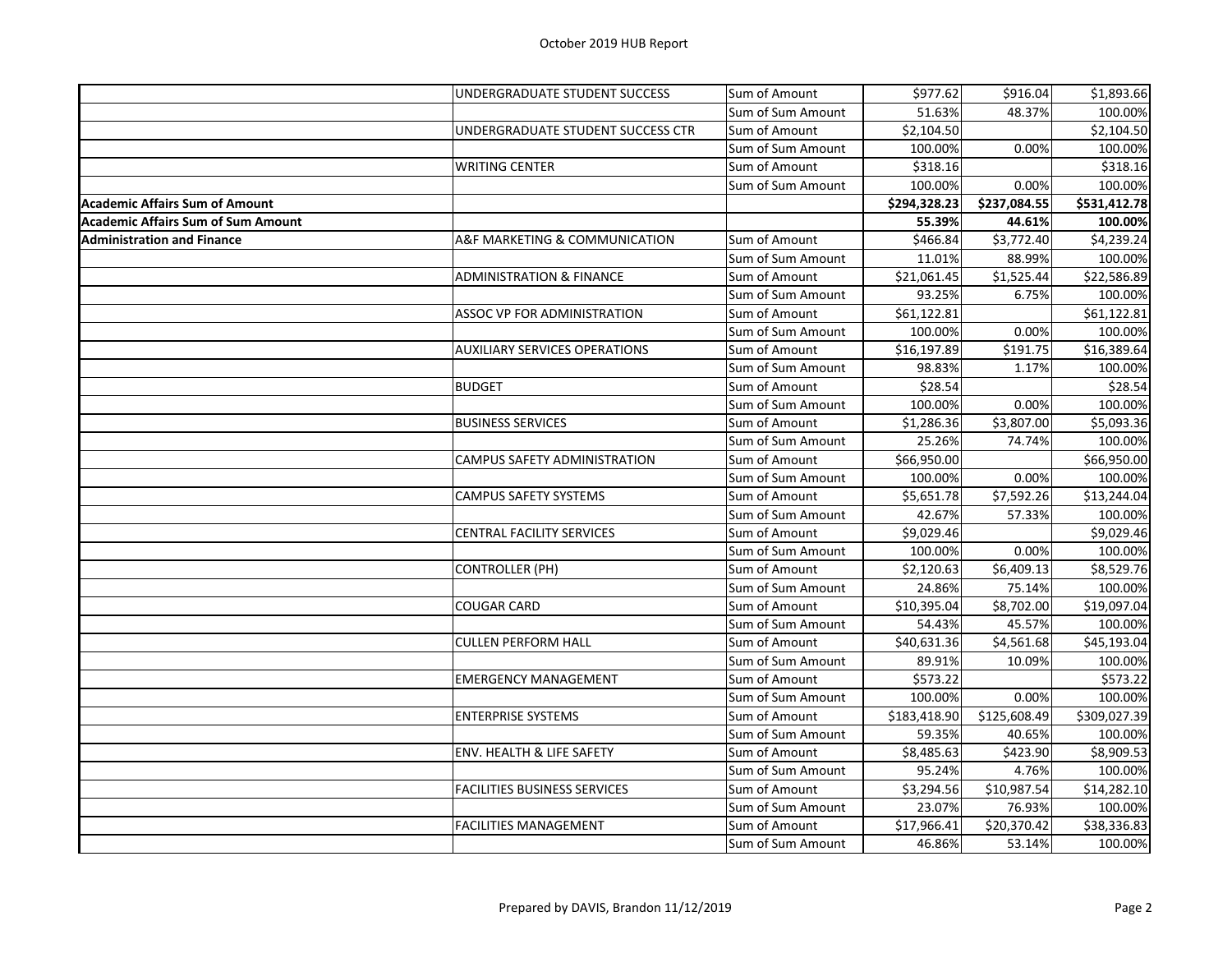| <b>FACILITIES OPERATION &amp; MAINT</b>   | Sum of Amount     | \$36,033.88     |              | \$36,033.88                  |
|-------------------------------------------|-------------------|-----------------|--------------|------------------------------|
|                                           | Sum of Sum Amount | 100.00%         | 0.00%        | 100.00%                      |
| <b>FACILITIES PLANNING &amp; CONSTRUC</b> | Sum of Amount     | \$18,222,905.88 |              | \$702,771.03 \$18,925,676.91 |
|                                           | Sum of Sum Amount | 96.29%          | 3.71%        | 100.00%                      |
| FACILITIES/CONSTRUC MGMT ADMIN            | Sum of Amount     | \$973.94        |              | \$973.94                     |
|                                           | Sum of Sum Amount | 100.00%         | 0.00%        | 100.00%                      |
| FIRE LIFE SAFETY SERVICES                 | Sum of Amount     | \$2,574.30      | \$7,799.54   | \$10,373.84                  |
|                                           | Sum of Sum Amount | 24.82%          | 75.18%       | 100.00%                      |
| HIGH PERFORMANCE & COMP NETWK             | Sum of Amount     | \$11,460.57     | \$17,544.19  | \$29,004.76                  |
|                                           | Sum of Sum Amount | 39.51%          | 60.49%       | 100.00%                      |
| <b>HOUSTON PUBLIC MEDIA</b>               | Sum of Amount     | \$199,337.50    |              | \$199,337.50                 |
|                                           | Sum of Sum Amount | 100.00%         | 0.00%        | 100.00%                      |
| <b>HUB PROGRAMS</b>                       | Sum of Amount     | \$313.71        | \$60,000.00  | \$60,313.71                  |
|                                           | Sum of Sum Amount | 0.52%           | 99.48%       | 100.00%                      |
| <b>HUMAN RESOURCES</b>                    | Sum of Amount     | \$9,904.87      | \$9,298.50   | \$19,203.37                  |
|                                           | Sum of Sum Amount | 51.58%          | 48.42%       | 100.00%                      |
| <b>INST - BUDGET</b>                      | Sum of Amount     | \$17,487.18     |              | \$17,487.18                  |
|                                           | Sum of Sum Amount | 100.00%         | 0.00%        | 100.00%                      |
| INST - BUSINESS SERVICES                  | Sum of Amount     | \$168,154.48    |              | \$168,154.48                 |
|                                           | Sum of Sum Amount | 100.00%         | 0.00%        | 100.00%                      |
| <b>KUHF RADIO</b>                         | Sum of Amount     | \$51,952.20     | \$20,396.13  | \$72,348.33                  |
|                                           | Sum of Sum Amount | 71.81%          | 28.19%       | 100.00%                      |
| MINOR & PLANNED PROJECTS                  | Sum of Amount     | \$286,590.40    | \$89,444.30  | \$376,034.70                 |
|                                           | Sum of Sum Amount | 76.21%          | 23.79%       | 100.00%                      |
| MINOR IN-HOUSE CONSTRUCTION               | Sum of Amount     | \$3,362.82      | \$6,860.00   | \$10,222.82                  |
|                                           | Sum of Sum Amount | 32.90%          | 67.10%       | 100.00%                      |
| OFFICE EQUAL OPPORTUNITY SRVS             | Sum of Amount     | \$2,742.16      | \$6,049.99   | \$8,792.15                   |
|                                           | Sum of Sum Amount | 31.19%          | 68.81%       | 100.00%                      |
| OFFICE OF SUSTAINABILITY                  | Sum of Amount     | \$588.06        |              | \$588.06                     |
|                                           | Sum of Sum Amount | 100.00%         | 0.00%        | 100.00%                      |
| <b>PARKING &amp; TRANS SERVICES</b>       | Sum of Amount     | \$220,571.25    | \$28,304.97  | \$248,876.22                 |
|                                           | Sum of Sum Amount | 88.63%          | 11.37%       | 100.00%                      |
| PHY PLANT-AUTOMOTIVE                      | Sum of Amount     | \$18,444.53     | \$1,585.91   | \$20,030.44                  |
|                                           | Sum of Sum Amount | 92.08%          | 7.92%        | 100.00%                      |
| PHY PLANT-GROUNDS MAINT                   | Sum of Amount     | \$13,496.67     | \$5,011.08   | \$18,507.75                  |
|                                           | Sum of Sum Amount | 72.92%          | 27.08%       | 100.00%                      |
| PHY PLANT-SOLID WASTE                     | Sum of Amount     | \$5,463.89      |              | \$5,463.89                   |
|                                           | Sum of Sum Amount | 100.00%         | 0.00%        | 100.00%                      |
| PHYSICAL PLANT                            | Sum of Amount     | \$231,607.62    | \$216,201.26 | \$447,808.88                 |
|                                           | Sum of Sum Amount | 51.72%          | 48.28%       | 100.00%                      |
| PLANNING                                  | Sum of Amount     | \$8,079.07      | \$275.00     | \$8,354.07                   |
|                                           | Sum of Sum Amount | 96.71%          | 3.29%        | 100.00%                      |
|                                           |                   |                 |              |                              |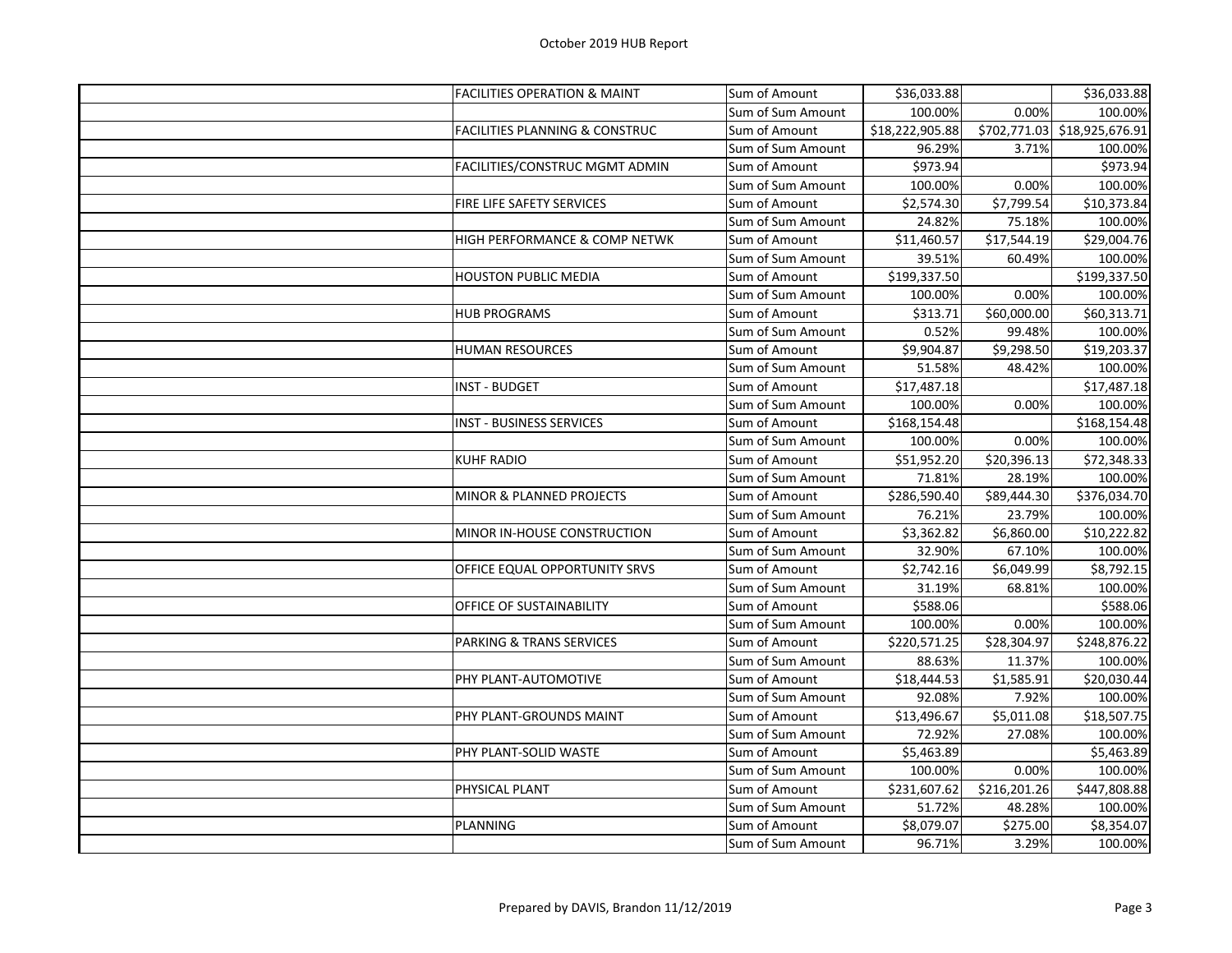| <b>POLICE</b><br>\$199,137.86<br>\$1,573.50<br>Sum of Amount<br>99.22%<br>0.78%<br>Sum of Sum Amount<br>POSTAL SERVICES OPERATIONS<br>\$8,684.09<br>\$3,714.00<br>Sum of Amount<br>29.96%<br>Sum of Sum Amount<br>70.04%<br>PRINTING OPERATIONS<br>\$32,575.80<br>\$31,876.14<br>Sum of Amount<br>50.54%<br>49.46%<br>Sum of Sum Amount<br>\$52,989.97<br>\$734.83<br><b>PUBLIC ART</b><br>Sum of Amount<br>98.63%<br>1.37%<br>Sum of Sum Amount<br>\$11,001.58<br>REAL ESTATE SERVICES<br>Sum of Amount<br>100.00%<br>0.00%<br>Sum of Sum Amount<br><b>RISK MANAGEMENT</b><br>Sum of Amount<br>\$561.62 | \$200,711.36<br>100.00%<br>\$12,398.09<br>100.00%<br>\$64,451.94<br>100.00%<br>\$53,724.80<br>100.00% |
|----------------------------------------------------------------------------------------------------------------------------------------------------------------------------------------------------------------------------------------------------------------------------------------------------------------------------------------------------------------------------------------------------------------------------------------------------------------------------------------------------------------------------------------------------------------------------------------------------------|-------------------------------------------------------------------------------------------------------|
|                                                                                                                                                                                                                                                                                                                                                                                                                                                                                                                                                                                                          |                                                                                                       |
|                                                                                                                                                                                                                                                                                                                                                                                                                                                                                                                                                                                                          |                                                                                                       |
|                                                                                                                                                                                                                                                                                                                                                                                                                                                                                                                                                                                                          |                                                                                                       |
|                                                                                                                                                                                                                                                                                                                                                                                                                                                                                                                                                                                                          |                                                                                                       |
|                                                                                                                                                                                                                                                                                                                                                                                                                                                                                                                                                                                                          |                                                                                                       |
|                                                                                                                                                                                                                                                                                                                                                                                                                                                                                                                                                                                                          |                                                                                                       |
|                                                                                                                                                                                                                                                                                                                                                                                                                                                                                                                                                                                                          |                                                                                                       |
|                                                                                                                                                                                                                                                                                                                                                                                                                                                                                                                                                                                                          |                                                                                                       |
|                                                                                                                                                                                                                                                                                                                                                                                                                                                                                                                                                                                                          | \$11,001.58                                                                                           |
|                                                                                                                                                                                                                                                                                                                                                                                                                                                                                                                                                                                                          | 100.00%                                                                                               |
|                                                                                                                                                                                                                                                                                                                                                                                                                                                                                                                                                                                                          | \$561.62                                                                                              |
| 100.00%<br>0.00%<br>Sum of Sum Amount                                                                                                                                                                                                                                                                                                                                                                                                                                                                                                                                                                    | 100.00%                                                                                               |
| SERVICE LEVEL AGREEMENT<br>\$30.00<br>\$317,531.56<br>Sum of Amount                                                                                                                                                                                                                                                                                                                                                                                                                                                                                                                                      | \$317,561.56                                                                                          |
| 0.01%<br>99.99%<br>Sum of Sum Amount                                                                                                                                                                                                                                                                                                                                                                                                                                                                                                                                                                     | 100.00%                                                                                               |
| $\overline{$}25,047.60$<br>\$2,322.66<br>STUDENT BUSINESS SERVICES<br>Sum of Amount                                                                                                                                                                                                                                                                                                                                                                                                                                                                                                                      | \$27,370.26                                                                                           |
| 8.49%<br>91.51%<br>Sum of Sum Amount                                                                                                                                                                                                                                                                                                                                                                                                                                                                                                                                                                     | 100.00%                                                                                               |
| \$324,637.54<br>\$429,430.44<br>TECHNOLOGY SERVICES & SUPPORT<br>Sum of Amount                                                                                                                                                                                                                                                                                                                                                                                                                                                                                                                           | \$754,067.98                                                                                          |
| 56.95%<br>Sum of Sum Amount<br>43.05%                                                                                                                                                                                                                                                                                                                                                                                                                                                                                                                                                                    | 100.00%                                                                                               |
| TV PUBLIC BROADCASTING<br>\$152,124.78<br>\$16,582.88<br>Sum of Amount                                                                                                                                                                                                                                                                                                                                                                                                                                                                                                                                   | \$168,707.66                                                                                          |
| 9.83%<br>Sum of Sum Amount<br>90.17%                                                                                                                                                                                                                                                                                                                                                                                                                                                                                                                                                                     | 100.00%                                                                                               |
| UIT BUSINESS SERVICES<br>\$592.20<br>\$113.20<br>Sum of Amount                                                                                                                                                                                                                                                                                                                                                                                                                                                                                                                                           | \$705.40                                                                                              |
| Sum of Sum Amount<br>83.95%<br>16.05%                                                                                                                                                                                                                                                                                                                                                                                                                                                                                                                                                                    | 100.00%                                                                                               |
| UIT EXTERNALLY FUNDED PROJECTS<br>\$15,496.79<br>\$94,503.13<br>Sum of Amount                                                                                                                                                                                                                                                                                                                                                                                                                                                                                                                            | \$109,999.92                                                                                          |
| 14.09%<br>85.91%<br>Sum of Sum Amount                                                                                                                                                                                                                                                                                                                                                                                                                                                                                                                                                                    | 100.00%                                                                                               |
| <b>UIT SECURITY</b><br>\$162,266.70<br>Sum of Amount                                                                                                                                                                                                                                                                                                                                                                                                                                                                                                                                                     | \$162,266.70                                                                                          |
| 0.00%<br>Sum of Sum Amount<br>100.00%                                                                                                                                                                                                                                                                                                                                                                                                                                                                                                                                                                    | 100.00%                                                                                               |
|                                                                                                                                                                                                                                                                                                                                                                                                                                                                                                                                                                                                          | \$278,272.15                                                                                          |
| UNIV PROP SERV OPERATIONS<br>\$278,272.15<br>Sum of Amount                                                                                                                                                                                                                                                                                                                                                                                                                                                                                                                                               |                                                                                                       |
| 0.00%<br>Sum of Sum Amount<br>100.00%                                                                                                                                                                                                                                                                                                                                                                                                                                                                                                                                                                    | 100.00%                                                                                               |
| UNIVERSITY INFORMATION TECH<br>\$13,061.36<br>Sum of Amount                                                                                                                                                                                                                                                                                                                                                                                                                                                                                                                                              | \$13,061.36                                                                                           |
| 0.00%<br>Sum of Sum Amount<br>100.00%                                                                                                                                                                                                                                                                                                                                                                                                                                                                                                                                                                    | 100.00%                                                                                               |
| <b>Administration and Finance Sum of Amount</b><br>\$21,237,205.90 \$2,263,876.25                                                                                                                                                                                                                                                                                                                                                                                                                                                                                                                        | \$23,501,082.15                                                                                       |
| <b>Administration and Finance Sum of Sum Amount</b><br>90.37%<br>9.63%                                                                                                                                                                                                                                                                                                                                                                                                                                                                                                                                   | 100.00%                                                                                               |
| <b>Architecture</b><br>DEAN, G D HINES ARCH & DESIGN<br>Sum of Amount<br>\$57,942.88<br>\$14,000.96                                                                                                                                                                                                                                                                                                                                                                                                                                                                                                      | \$71,943.84                                                                                           |
| 80.54%<br>19.46%<br>Sum of Sum Amount                                                                                                                                                                                                                                                                                                                                                                                                                                                                                                                                                                    | 100.00%                                                                                               |
| <b>GERALD D HINES ARCH &amp; DESIGN</b><br>Sum of Amount<br>\$5,517.95                                                                                                                                                                                                                                                                                                                                                                                                                                                                                                                                   | \$5,517.95                                                                                            |
| 0.00%<br>Sum of Sum Amount<br>100.00%                                                                                                                                                                                                                                                                                                                                                                                                                                                                                                                                                                    | 100.00%                                                                                               |
| \$63,460.83<br>\$14,000.96<br><b>Architecture Sum of Amount</b>                                                                                                                                                                                                                                                                                                                                                                                                                                                                                                                                          | \$77,461.79                                                                                           |
| 81.93%<br>18.07%<br><b>Architecture Sum of Sum Amount</b>                                                                                                                                                                                                                                                                                                                                                                                                                                                                                                                                                | 100.00%                                                                                               |
| <b>ACCOUNTANCY AND TAXATION</b><br>\$21,474.20<br><b>Business Administration</b><br>Sum of Amount<br>\$1,695.02                                                                                                                                                                                                                                                                                                                                                                                                                                                                                          | \$23,169.22                                                                                           |
| 92.68%<br>7.32%<br>Sum of Sum Amount                                                                                                                                                                                                                                                                                                                                                                                                                                                                                                                                                                     | 100.00%                                                                                               |
| ACCOUNTING CERTIFICATE PROGRAM<br>\$13,027.46<br>Sum of Amount                                                                                                                                                                                                                                                                                                                                                                                                                                                                                                                                           | \$13,027.46                                                                                           |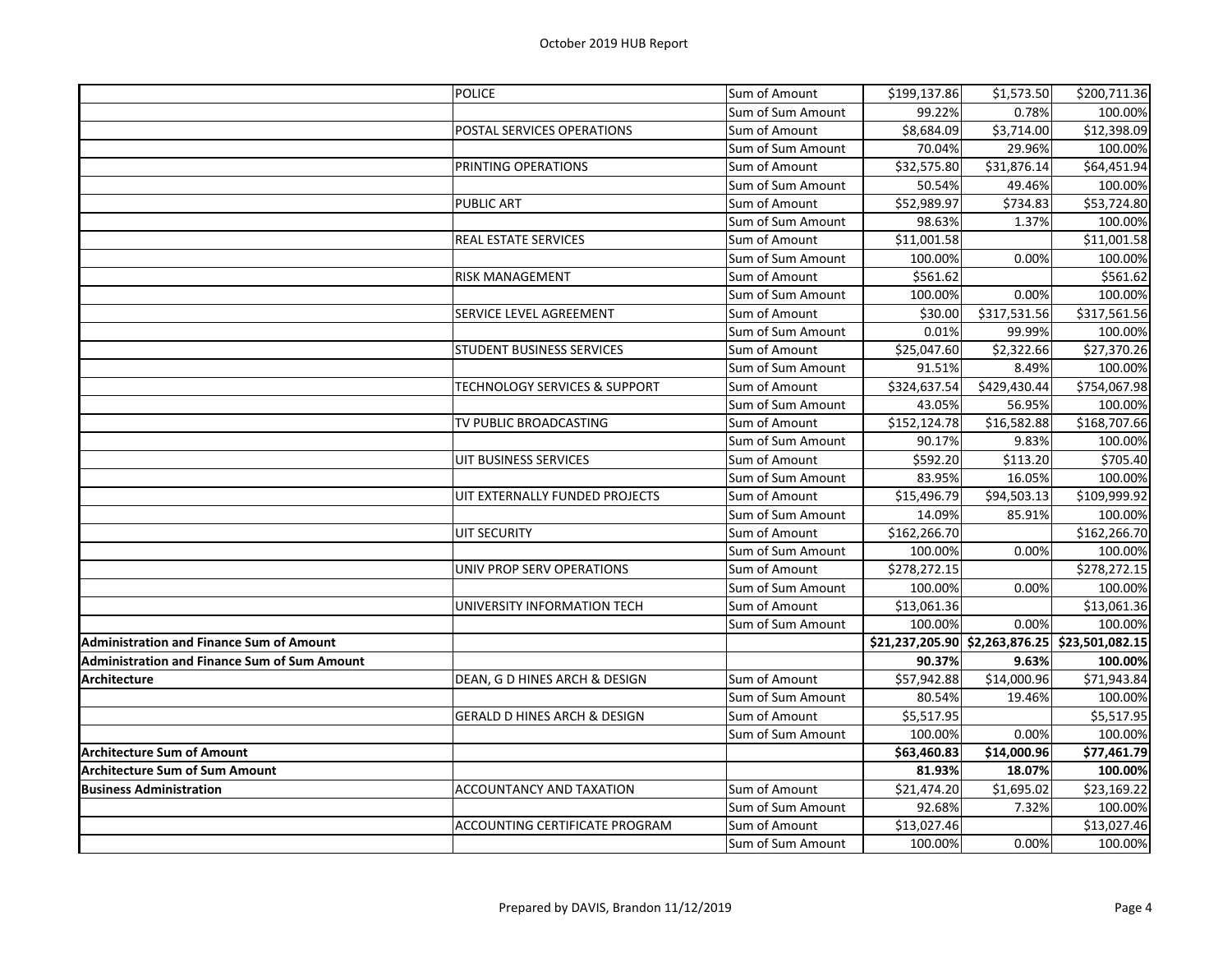|                                                  | <b>BAUER CAREER SERVICES CTR</b>      | Sum of Amount     | \$27,545.22  | \$16,562.30  | \$44,107.52  |
|--------------------------------------------------|---------------------------------------|-------------------|--------------|--------------|--------------|
|                                                  |                                       | Sum of Sum Amount | 62.45%       | 37.55%       | 100.00%      |
|                                                  | <b>BAUER COMMUNICATIONS</b>           | Sum of Amount     | \$1,325.70   | \$16,855.73  | \$18,181.43  |
|                                                  |                                       | Sum of Sum Amount | 7.29%        | 92.71%       | 100.00%      |
|                                                  | <b>BAUER DIVISION OF TECHNOLOGY</b>   | Sum of Amount     | \$14,886.47  | \$5,966.18   | \$20,852.65  |
|                                                  |                                       | Sum of Sum Amount | 71.39%       | 28.61%       | 100.00%      |
|                                                  | <b>BAUER EXTERNAL RELATIONS DEPT</b>  | Sum of Amount     | \$63.12      |              | \$63.12      |
|                                                  |                                       | Sum of Sum Amount | 100.00%      | 0.00%        | 100.00%      |
|                                                  | <b>BAUER GRADUATEPROFESSIONALPRGS</b> | Sum of Amount     | \$14,237.22  | \$733.30     | \$14,970.52  |
|                                                  |                                       | Sum of Sum Amount | 95.10%       | 4.90%        | 100.00%      |
|                                                  | CTR FOR EXECUTIVE DEVELOPMENT         | Sum of Amount     | \$31,503.00  |              | \$31,503.00  |
|                                                  |                                       | Sum of Sum Amount | 100.00%      | 0.00%        | 100.00%      |
|                                                  | DEAN'S OFFICE BAUER COLLEGE           | Sum of Amount     | \$88,059.90  | \$9,887.95   | \$97,947.85  |
|                                                  |                                       | Sum of Sum Amount | 89.90%       | 10.10%       | 100.00%      |
|                                                  | DECISION AND INFORMATION SCIEN        | Sum of Amount     | \$7,194.25   | \$3,832.47   | \$11,026.72  |
|                                                  |                                       | Sum of Sum Amount | 65.24%       | 34.76%       | 100.00%      |
|                                                  | <b>EXECUTIVE DEGREE PROGRAMS</b>      | Sum of Amount     | \$20,017.93  |              | \$20,017.93  |
|                                                  |                                       | Sum of Sum Amount | 100.00%      | 0.00%        | 100.00%      |
|                                                  | <b>FINANCE DEPARTMENT</b>             | Sum of Amount     | \$19,875.20  | \$3,120.04   | \$22,995.24  |
|                                                  |                                       | Sum of Sum Amount | 86.43%       | 13.57%       | 100.00%      |
|                                                  | <b>GLOBAL ENERGY MGMT INST</b>        | Sum of Amount     | \$10,181.12  |              | \$10,181.12  |
|                                                  |                                       | Sum of Sum Amount | 100.00%      | 0.00%        | 100.00%      |
|                                                  | MANAGEMENT DEPARTMENT                 | Sum of Amount     | \$36,199.02  | \$1,767.90   | \$37,966.92  |
|                                                  |                                       | Sum of Sum Amount | 95.34%       | 4.66%        | 100.00%      |
|                                                  | MARKETING DEPARTMENT                  | Sum of Amount     | \$4,840.05   | \$473.60     | \$5,313.65   |
|                                                  |                                       | Sum of Sum Amount | 91.09%       | 8.91%        | 100.00%      |
|                                                  | SALES EXCELLENCE INSTITUTE            | Sum of Amount     | \$31,779.19  | \$1,441.55   | \$33,220.74  |
|                                                  |                                       | Sum of Sum Amount | 95.66%       | 4.34%        | 100.00%      |
|                                                  | <b>SMALL BUSINESS DEV CENTER</b>      | Sum of Amount     | \$121,467.40 | \$96,741.42  | \$218,208.82 |
|                                                  |                                       | Sum of Sum Amount | 55.67%       | 44.33%       | 100.00%      |
|                                                  | UNDERGRAD BUSINESS PROG               | Sum of Amount     | \$15,313.78  | \$3,311.71   | \$18,625.49  |
|                                                  |                                       | Sum of Sum Amount | 82.22%       | 17.78%       | 100.00%      |
|                                                  | WOLFF CTR FOR ENTREPRENEURSHIP        | Sum of Amount     | \$11,931.84  | \$1,488.06   | \$13,419.90  |
|                                                  |                                       | Sum of Sum Amount | 88.91%       | 11.09%       | 100.00%      |
| <b>Business Administration Sum of Amount</b>     |                                       |                   | \$490,922.07 | \$163,877.23 | \$654,799.30 |
| <b>Business Administration Sum of Sum Amount</b> |                                       |                   | 74.97%       | 25.03%       | 100.00%      |
| <b>Chancellor/President</b>                      | <b>BASEBALL</b>                       | Sum of Amount     | \$66,143.63  |              | \$66,143.63  |
|                                                  |                                       | Sum of Sum Amount | 100.00%      | 0.00%        | 100.00%      |
|                                                  | COMPLIANCE                            | Sum of Amount     | \$1,290.29   |              | \$1,290.29   |
|                                                  |                                       | Sum of Sum Amount | 100.00%      | 0.00%        | 100.00%      |
|                                                  | <b>FOOTBALL</b>                       | Sum of Amount     | \$373,137.58 | \$10,328.00  | \$383,465.58 |
|                                                  |                                       | Sum of Sum Amount | 97.31%       | 2.69%        | 100.00%      |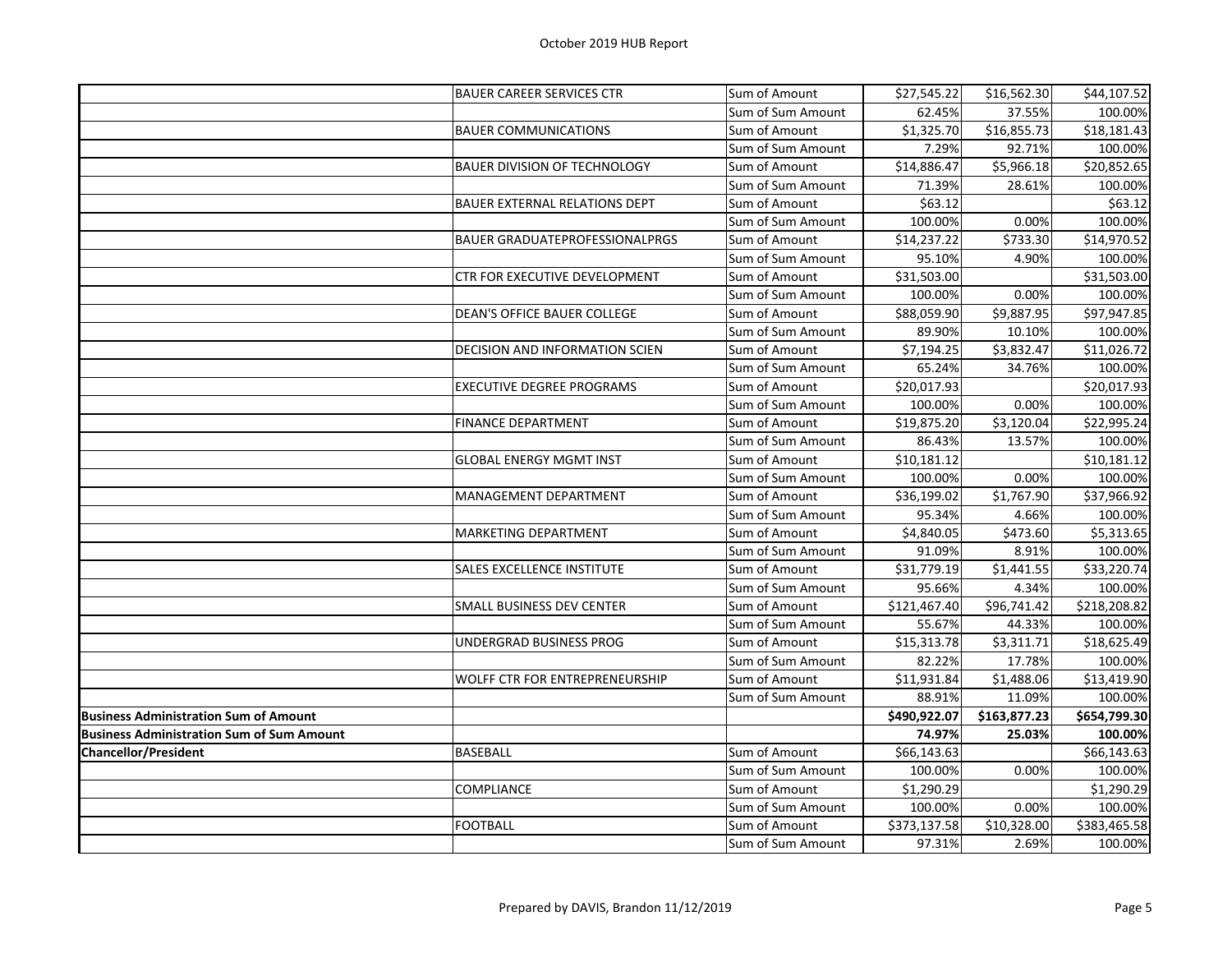|                                               | <b>INTERCOLLEGIATE ATHLETICS</b> | Sum of Amount     | \$307,694.32   | \$10,298.60 | \$317,992.92   |
|-----------------------------------------------|----------------------------------|-------------------|----------------|-------------|----------------|
|                                               |                                  | Sum of Sum Amount | 96.76%         | 3.24%       | 100.00%        |
|                                               | <b>MEN'S BASKETBALL</b>          | Sum of Amount     | \$143,981.34   |             | \$143,981.34   |
|                                               |                                  | Sum of Sum Amount | 100.00%        | 0.00%       | 100.00%        |
|                                               | <b>MEN'S GOLF</b>                | Sum of Amount     | \$22,786.79    |             | \$22,786.79    |
|                                               |                                  | Sum of Sum Amount | 100.00%        | 0.00%       | 100.00%        |
|                                               | <b>MEN'S TRACK AND FIELD</b>     | Sum of Amount     | \$13,003.24    | \$31.43     | \$13,034.67    |
|                                               |                                  | Sum of Sum Amount | 99.76%         | 0.24%       | 100.00%        |
|                                               | NEIGHBORHOOD & STRATEGIC INITI   | Sum of Amount     | \$569.45       |             | \$569.45       |
|                                               |                                  | Sum of Sum Amount | 100.00%        | 0.00%       | 100.00%        |
|                                               | OFF OF PROTOCOL SPECIAL EVENTS   | Sum of Amount     | \$61,930.92    | \$10,887.14 | \$72,818.06    |
|                                               |                                  | Sum of Sum Amount | 85.05%         | 14.95%      | 100.00%        |
|                                               | PRESIDENT                        | Sum of Amount     | \$9,811.10     | \$3,546.29  | \$13,357.39    |
|                                               |                                  | Sum of Sum Amount | 73.45%         | 26.55%      | 100.00%        |
|                                               | <b>STAFF COUNCIL</b>             | Sum of Amount     | \$16,818.53    | \$85.93     | \$16,904.46    |
|                                               |                                  | Sum of Sum Amount | 99.49%         | 0.51%       | 100.00%        |
|                                               | UH ENERGY                        | Sum of Amount     | \$27,822.67    | \$245.06    | \$28,067.73    |
|                                               |                                  | Sum of Sum Amount | 99.13%         | 0.87%       | 100.00%        |
|                                               | <b>WOMEN'S BASKETBALL</b>        | Sum of Amount     | \$44,537.66    |             | \$44,537.66    |
|                                               |                                  | Sum of Sum Amount | 100.00%        | 0.00%       | 100.00%        |
|                                               | <b>WOMEN'S GOLF</b>              | Sum of Amount     | \$3,278.05     |             | \$3,278.05     |
|                                               |                                  | Sum of Sum Amount | 100.00%        | 0.00%       | 100.00%        |
|                                               | <b>WOMEN'S SOCCER</b>            | Sum of Amount     | \$29,261.92    | \$1,080.00  | \$30,341.92    |
|                                               |                                  | Sum of Sum Amount | 96.44%         | 3.56%       | 100.00%        |
|                                               | <b>WOMEN'S SOFTBALL</b>          | Sum of Amount     | \$5,651.41     |             | \$5,651.41     |
|                                               |                                  | Sum of Sum Amount | 100.00%        | 0.00%       | 100.00%        |
|                                               | WOMEN'S SWIMMING & DIVING        | Sum of Amount     | \$2,666.12     |             | \$2,666.12     |
|                                               |                                  | Sum of Sum Amount | 100.00%        | 0.00%       | 100.00%        |
|                                               | <b>WOMEN'S TENNIS</b>            | Sum of Amount     | \$4,480.41     |             | \$4,480.41     |
|                                               |                                  | Sum of Sum Amount | 100.00%        | 0.00%       | 100.00%        |
|                                               | <b>WOMEN'S VOLLEYBALL</b>        | Sum of Amount     | \$38,394.29    | \$3,240.00  | \$41,634.29    |
|                                               |                                  | Sum of Sum Amount | 92.22%         | 7.78%       | 100.00%        |
| <b>Chancellor/President Sum of Amount</b>     |                                  |                   | \$1,173,259.72 | \$39,742.45 | \$1,213,002.17 |
| <b>Chancellor/President Sum of Sum Amount</b> |                                  |                   | 96.72%         | 3.28%       | 100.00%        |
| <b>College of Medicine</b>                    | BEHAVIORAL & SOCIAL SCIENCES     | Sum of Amount     | \$106.62       | \$106.62    | \$213.24       |
|                                               |                                  | Sum of Sum Amount | 50.00%         | 50.00%      | 100.00%        |
|                                               | <b>CLINICAL SCIENCES</b>         | Sum of Amount     | \$123.18       |             | \$123.18       |
|                                               |                                  | Sum of Sum Amount | 100.00%        | 0.00%       | 100.00%        |
|                                               | OFFICE OF THE DEAN               | Sum of Amount     | \$9,432.34     | \$1,323.10  | \$10,755.44    |
|                                               |                                  | Sum of Sum Amount | 87.70%         | 12.30%      | 100.00%        |
| <b>College of Medicine Sum of Amount</b>      |                                  |                   | \$9,662.14     | \$1,429.72  | \$11,091.86    |
| <b>College of Medicine Sum of Sum Amount</b>  |                                  |                   | 87.11%         | 12.89%      | 100.00%        |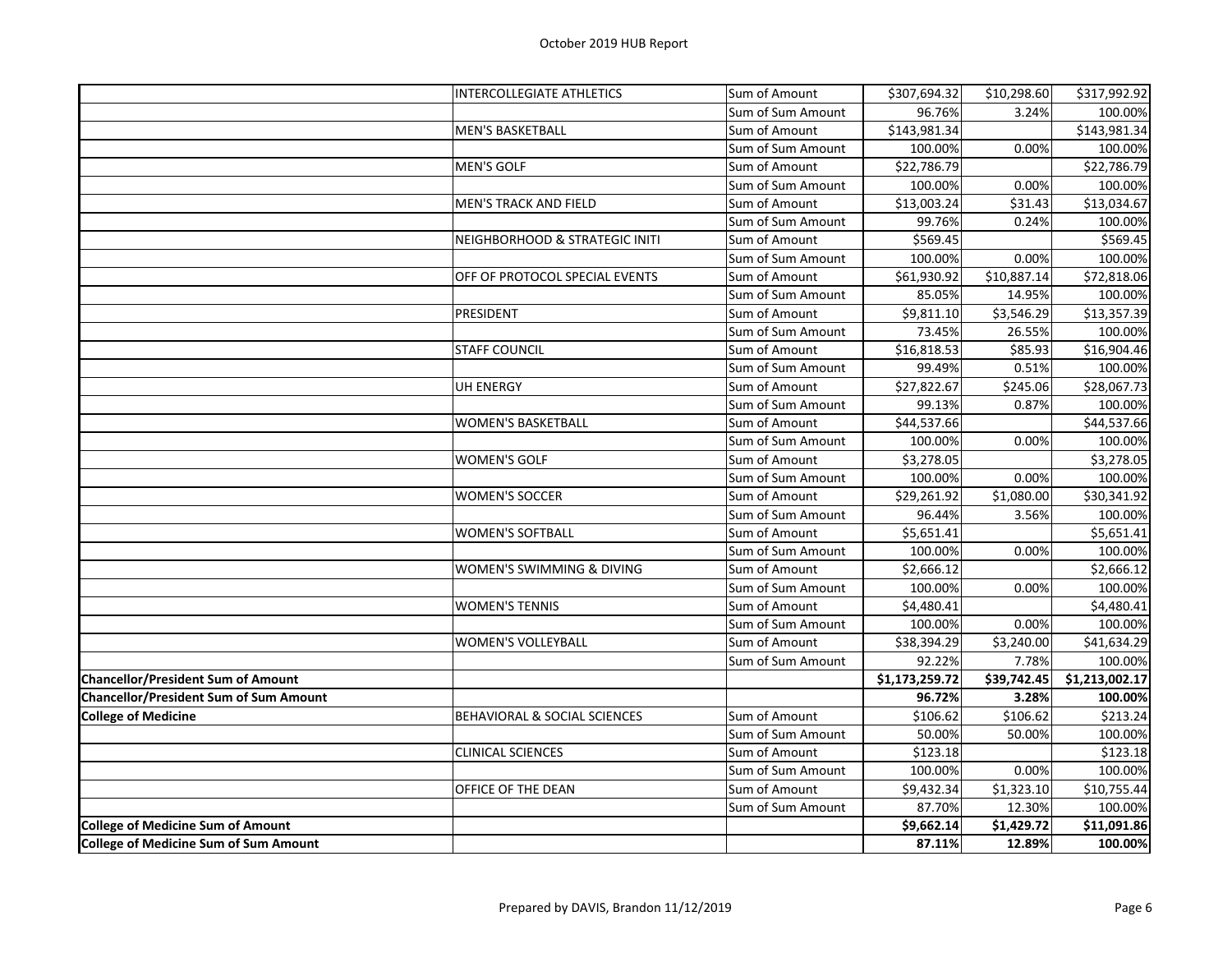| <b>College of Nursing</b>                   | DEANS OFFICE - COLLEG OF NURSI    | Sum of Amount     | \$18,206.00             | \$19,475.05 | \$37,681.05  |
|---------------------------------------------|-----------------------------------|-------------------|-------------------------|-------------|--------------|
|                                             |                                   | Sum of Sum Amount | 48.32%                  | 51.68%      | 100.00%      |
| <b>College of Nursing Sum of Amount</b>     |                                   |                   | \$18,206.00             | \$19,475.05 | \$37,681.05  |
| <b>College of Nursing Sum of Sum Amount</b> |                                   |                   | 48.32%                  | 51.68%      | 100.00%      |
| <b>College of the Arts</b>                  | ART                               | Sum of Amount     | $\overline{$}41,090.89$ | \$280.70    | \$41,371.59  |
|                                             |                                   | Sum of Sum Amount | 99.32%                  | 0.68%       | 100.00%      |
|                                             | <b>BAND</b>                       | Sum of Amount     | \$121,393.86            |             | \$121,393.86 |
|                                             |                                   | Sum of Sum Amount | 100.00%                 | 0.00%       | 100.00%      |
|                                             | <b>BLAFFER GALLERY</b>            | Sum of Amount     | \$1,073.73              |             | \$1,073.73   |
|                                             |                                   | Sum of Sum Amount | 100.00%                 | 0.00%       | 100.00%      |
|                                             | <b>CWMCA CENTER FOR THE ARTS</b>  | Sum of Amount     | \$3,194.25              |             | \$3,194.25   |
|                                             |                                   | Sum of Sum Amount | 100.00%                 | 0.00%       | 100.00%      |
|                                             | DEAN OFFIC THE COLLEGE OF ARTS    | Sum of Amount     | \$31,865.11             | \$716.07    | \$32,581.18  |
|                                             |                                   | Sum of Sum Amount | 97.80%                  | 2.20%       | 100.00%      |
|                                             | <b>MUSIC</b>                      | Sum of Amount     | \$51,802.03             |             | \$51,802.03  |
|                                             |                                   | Sum of Sum Amount | 100.00%                 | 0.00%       | 100.00%      |
|                                             | <b>THEATER</b>                    | Sum of Amount     | \$34,505.73             | \$763.66    | \$35,269.39  |
|                                             |                                   | Sum of Sum Amount | 97.83%                  | 2.17%       | 100.00%      |
| <b>College of the Arts Sum of Amount</b>    |                                   |                   | \$284,925.60            | \$1,760.43  | \$286,686.03 |
| College of the Arts Sum of Sum Amount       |                                   |                   | 99.39%                  | 0.61%       | 100.00%      |
| <b>Education</b>                            | <b>ASIAN AMERICAN STUDIES</b>     | Sum of Amount     | \$4,770.58              |             | \$4,770.58   |
|                                             |                                   | Sum of Sum Amount | 100.00%                 | 0.00%       | 100.00%      |
|                                             | CENTER FOR INFO TECG IN ED.       | Sum of Amount     | \$6,981.81              | \$48,856.94 | \$55,838.75  |
|                                             |                                   | Sum of Sum Amount | 12.50%                  | 87.50%      | 100.00%      |
|                                             | <b>CHARTER SCHOOL</b>             | Sum of Amount     | \$14,038.12             | \$246.81    | \$14,284.93  |
|                                             |                                   | Sum of Sum Amount | 98.27%                  | 1.73%       | 100.00%      |
|                                             | <b>CURRICULUM AND INSTRUCTION</b> | Sum of Amount     | \$3,617.13              |             | \$3,617.13   |
|                                             |                                   | Sum of Sum Amount | 100.00%                 | 0.00%       | 100.00%      |
|                                             | DEAN, EDUCATION                   | Sum of Amount     | \$18,632.45             | \$4,739.62  | \$23,372.07  |
|                                             |                                   | Sum of Sum Amount | 79.72%                  | 20.28%      | 100.00%      |
|                                             | ED LEADERSHIP & POLICY STUDIES    | Sum of Amount     | \$24,533.66             | \$842.18    | \$25,375.84  |
|                                             |                                   | Sum of Sum Amount | 96.68%                  | 3.32%       | 100.00%      |
|                                             | PSYCH, HLTH & LEARNING SCIENCE    | Sum of Amount     | \$29,817.24             | \$2,634.80  | \$32,452.04  |
|                                             |                                   | Sum of Sum Amount | 91.88%                  | 8.12%       | 100.00%      |
| <b>Education Sum of Amount</b>              |                                   |                   | \$102,390.99            | \$57,320.35 | \$159,711.34 |
| <b>Education Sum of Sum Amount</b>          |                                   |                   | 64.11%                  | 35.89%      | 100.00%      |
| <b>Engineering</b>                          | <b>BIOMEDICAL ENGINEERING</b>     | Sum of Amount     | \$385,578.49            | \$6,967.83  | \$392,546.32 |
|                                             |                                   | Sum of Sum Amount | 98.22%                  | 1.78%       | 100.00%      |
|                                             | <b>CHEMICAL ENGINEERING</b>       | Sum of Amount     | \$123,810.32            | \$4,145.45  | \$127,955.77 |
|                                             |                                   | Sum of Sum Amount | 96.76%                  | 3.24%       | 100.00%      |
|                                             | CIVIL ENGINEERING                 | Sum of Amount     | \$96,961.20             | \$3,647.30  | \$100,608.50 |
|                                             |                                   | Sum of Sum Amount | 96.37%                  | 3.63%       | 100.00%      |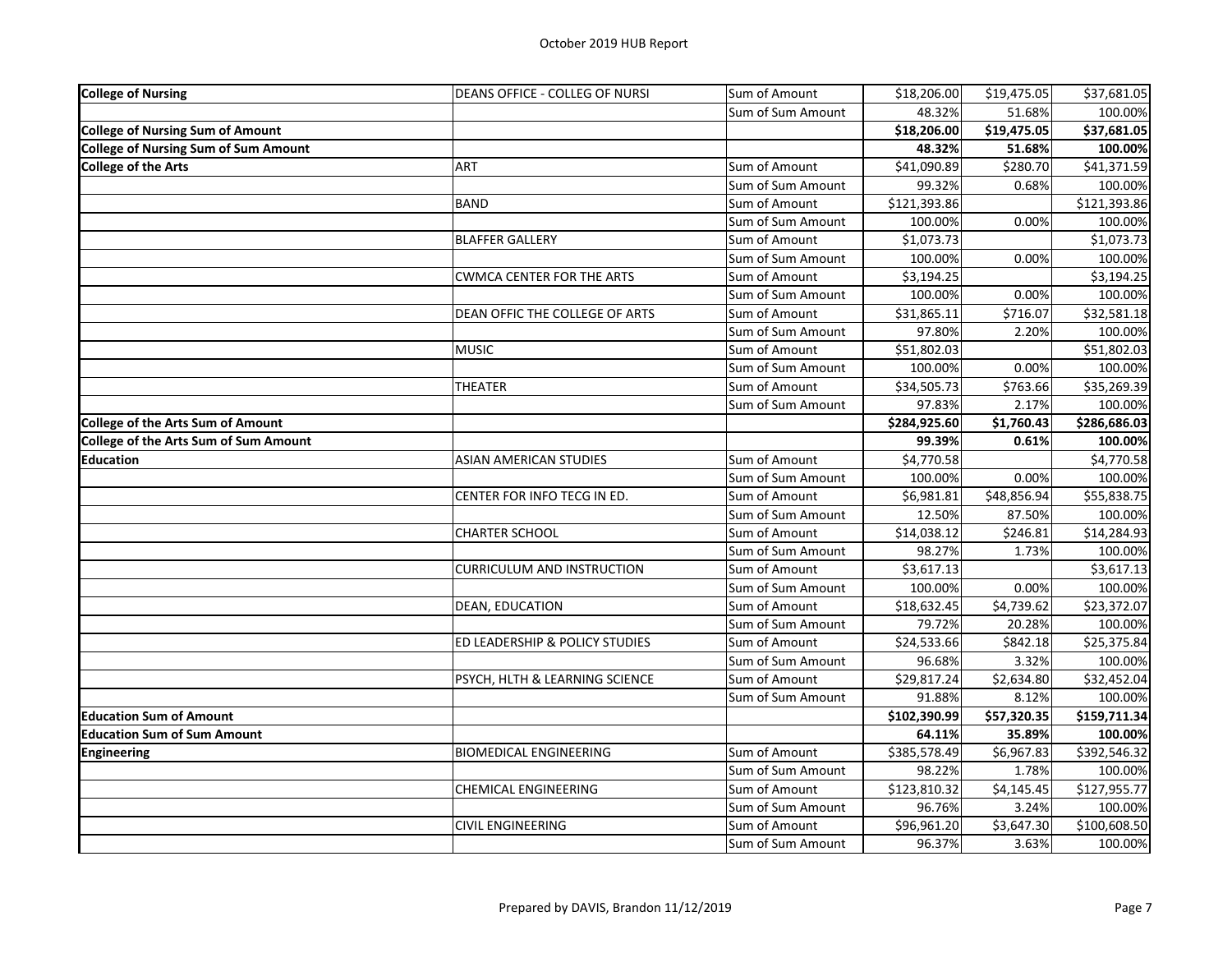|                                                          | <b>COMPOSITE ENGR APPLICATIONS CT</b>   | Sum of Amount     | \$499.53                   |                        | \$499.53       |
|----------------------------------------------------------|-----------------------------------------|-------------------|----------------------------|------------------------|----------------|
|                                                          |                                         | Sum of Sum Amount | 100.00%                    | 0.00%                  | 100.00%        |
|                                                          | DEAN, ENGINEERING                       | Sum of Amount     | \$40,708.40                | $\overline{$}3,692.30$ | \$44,400.70    |
|                                                          |                                         | Sum of Sum Amount | 91.68%                     | 8.32%                  | 100.00%        |
|                                                          | ELECTRICAL ENGINEERING                  | Sum of Amount     | \$231,631.79               | \$24,480.08            | \$256,111.87   |
|                                                          |                                         | Sum of Sum Amount | 90.44%                     | 9.56%                  | 100.00%        |
|                                                          | <b>ENGr UNDERGRADUATE PROGRAMS</b>      | Sum of Amount     | \$50,854.11                | \$7,724.50             | \$58,578.61    |
|                                                          |                                         | Sum of Sum Amount | 86.81%                     | 13.19%                 | 100.00%        |
|                                                          | INDUSTRIAL ENGINEERING                  | Sum of Amount     | \$1,441.00                 | \$3,902.00             | \$5,343.00     |
|                                                          |                                         | Sum of Sum Amount | 26.97%                     | 73.03%                 | 100.00%        |
|                                                          | <b>INTEGRATED BIO &amp; NANO SYSTEM</b> | Sum of Amount     | \$10,574.80                |                        | \$10,574.80    |
|                                                          |                                         | Sum of Sum Amount | 100.00%                    | 0.00%                  | 100.00%        |
|                                                          | MECHANICAL ENGINEERING                  | Sum of Amount     | \$40,769.46                | \$5,609.41             | \$46,378.87    |
|                                                          |                                         | Sum of Sum Amount | 87.91%                     | 12.09%                 | 100.00%        |
|                                                          | NAT'L AIRBORNE LASER MAP                | Sum of Amount     | \$79,732.90                | \$2,962.44             | \$82,695.34    |
|                                                          |                                         | Sum of Sum Amount | 96.42%                     | 3.58%                  | 100.00%        |
|                                                          | PETROLEUM ENGINEERING                   | Sum of Amount     | \$148,131.16               | \$98,826.90            | \$246,958.06   |
|                                                          |                                         | Sum of Sum Amount | 59.98%                     | 40.02%                 | 100.00%        |
| <b>Engineering Sum of Amount</b>                         |                                         |                   | $\overline{51,}210,693.16$ | \$161,958.21           | \$1,372,651.37 |
| <b>Engineering Sum of Sum Amount</b>                     |                                         |                   | 88.20%                     | 11.80%                 | 100.00%        |
| <b>Graduate College of Social Work</b>                   | <b>ADMISSIONS</b>                       | Sum of Amount     | \$7,377.55                 |                        | \$7,377.55     |
|                                                          |                                         | Sum of Sum Amount | 100.00%                    | 0.00%                  | 100.00%        |
|                                                          | ALUMNI, CAREER & DEVELOPMENT            | Sum of Amount     | \$1,077.08                 |                        | \$1,077.08     |
|                                                          |                                         | Sum of Sum Amount | 100.00%                    | 0.00%                  | 100.00%        |
|                                                          | <b>CHILD &amp; FAMILY CENTER</b>        | Sum of Amount     | \$3,213.30                 | \$1,079.50             | \$4,292.80     |
|                                                          |                                         | Sum of Sum Amount | 74.85%                     | 25.15%                 | 100.00%        |
|                                                          | CTR DRUG & SOCIAL POLICY RESRC          | Sum of Amount     | \$2,558.85                 |                        | \$2,558.85     |
|                                                          |                                         | Sum of Sum Amount | 100.00%                    | 0.00%                  | 100.00%        |
|                                                          | DEAN, SOCIAL WORK                       | Sum of Amount     | \$64,126.26                | \$6,548.36             | \$70,674.62    |
|                                                          |                                         | Sum of Sum Amount | 90.73%                     | 9.27%                  | 100.00%        |
|                                                          | <b>GCSW-INFORMATION TECHNOLOGY</b>      | Sum of Amount     | \$1,488.99                 | \$913.78               | \$2,402.77     |
|                                                          |                                         | Sum of Sum Amount | 61.97%                     | 38.03%                 | 100.00%        |
|                                                          | LATINA MATERNAL & FAMILY HLTH           | Sum of Amount     | \$16,188.79                | \$10,091.19            | \$26,279.98    |
|                                                          |                                         | Sum of Sum Amount | 61.60%                     | 38.40%                 | 100.00%        |
|                                                          | <b>MENTAL HEALTH - RITES</b>            | Sum of Amount     | \$243.96                   |                        | \$243.96       |
|                                                          |                                         | Sum of Sum Amount | 100.00%                    | 0.00%                  | 100.00%        |
|                                                          | <b>OCP</b>                              | Sum of Amount     | \$494.20                   |                        | \$494.20       |
|                                                          |                                         | Sum of Sum Amount | 100.00%                    | 0.00%                  | 100.00%        |
|                                                          | PHD PROGRAM                             | Sum of Amount     | \$28.42                    |                        | \$28.42        |
|                                                          |                                         | Sum of Sum Amount | 100.00%                    | 0.00%                  | 100.00%        |
| <b>Graduate College of Social Work Sum of Amount</b>     |                                         |                   | \$96,797.40                | \$18,632.83            | \$115,430.23   |
| <b>Graduate College of Social Work Sum of Sum Amount</b> |                                         |                   | 83.86%                     | 16.14%                 | 100.00%        |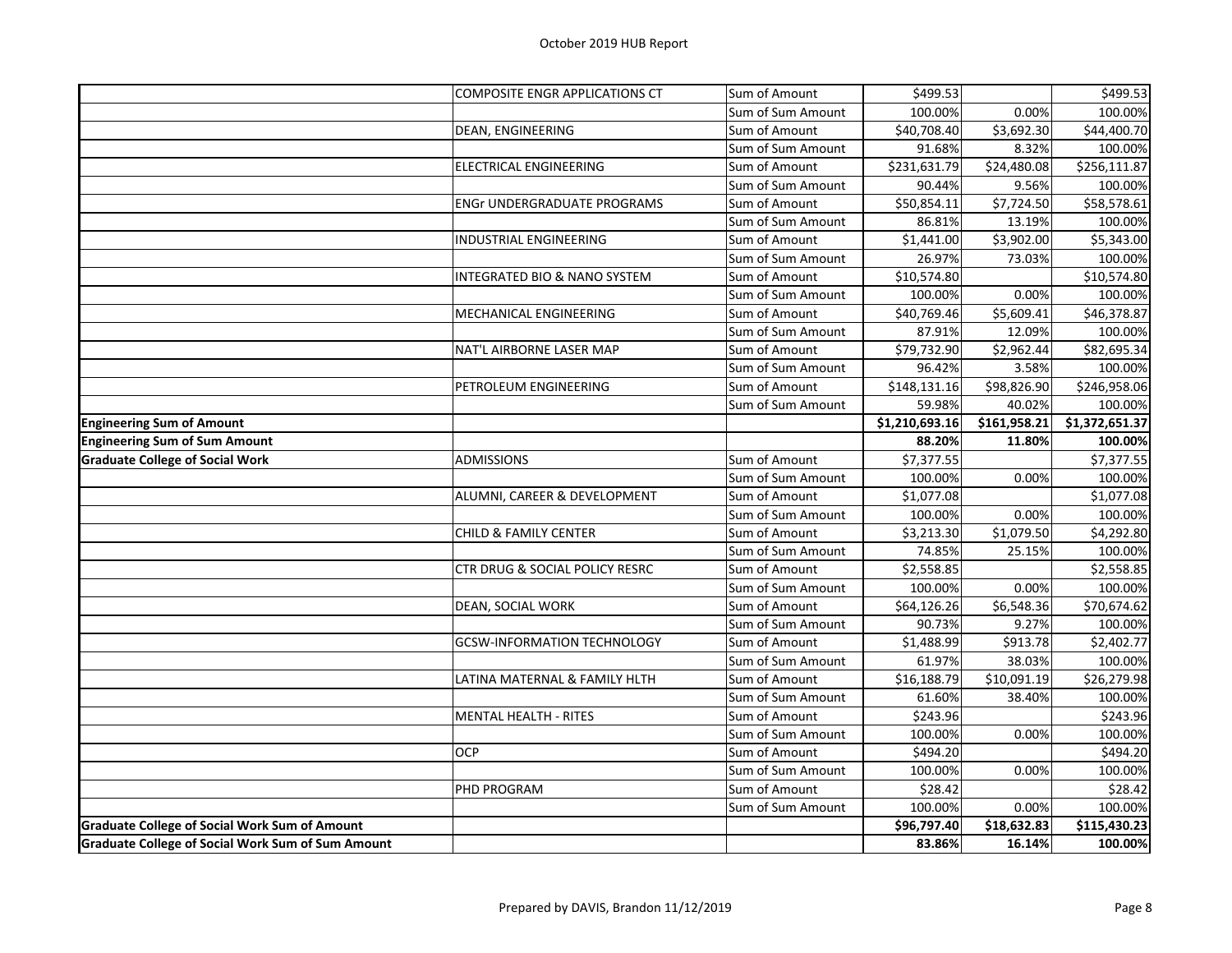| <b>Honors College</b>                             | DEAN, HONORS COLLEGE           | Sum of Amount     | \$59,551.13  | \$5,649.42             | \$65,200.55          |
|---------------------------------------------------|--------------------------------|-------------------|--------------|------------------------|----------------------|
|                                                   |                                | Sum of Sum Amount | 91.34%       | 8.66%                  | 100.00%              |
|                                                   | <b>FORENSICS PROGRAM</b>       | Sum of Amount     | \$1,181.46   |                        | \$1,181.46           |
|                                                   |                                | Sum of Sum Amount | 100.00%      | 0.00%                  | 100.00%              |
| <b>Honors College Sum of Amount</b>               |                                |                   | \$60,732.59  | $\overline{$}5,649.42$ | \$66,382.01          |
| <b>Honors College Sum of Sum Amount</b>           |                                |                   | 91.49%       | 8.51%                  | 100.00%              |
| <b>Hotel and Restaurant Management</b>            | DEAN, HOTEL & RESTAURANT MANAG | Sum of Amount     | \$24,903.97  |                        | \$24,903.97          |
|                                                   |                                | Sum of Sum Amount | 100.00%      | 0.00%                  | 100.00%              |
|                                                   | HOTEL AND RESTAURANT MANAGEMEN | Sum of Amount     | \$209,498.94 | \$6,024.25             | \$215,523.19         |
|                                                   |                                | Sum of Sum Amount | 97.20%       | 2.80%                  | 100.00%              |
| Hotel and Restaurant Management Sum of Amount     |                                |                   | \$234,402.91 | \$6,024.25             | \$240,427.16         |
| Hotel and Restaurant Management Sum of Sum Amount |                                |                   | 97.49%       | 2.51%                  | 100.00%              |
| <b>Law Center</b>                                 | ALUMNI RELATIONS, LAW          | Sum of Amount     | \$745.59     | \$4,580.75             | \$5,326.34           |
|                                                   |                                | Sum of Sum Amount | 14.00%       | 86.00%                 | 100.00%              |
|                                                   | ASSOCIATE DEAN, LAW            | Sum of Amount     | \$354.40     | \$354.40               | $\overline{$}708.80$ |
|                                                   |                                | Sum of Sum Amount | 50.00%       | 50.00%                 | 100.00%              |
|                                                   | <b>BLAKELEY INSTITUTE</b>      | Sum of Amount     | \$2,753.22   | \$34.20                | \$2,787.42           |
|                                                   |                                | Sum of Sum Amount | 98.77%       | 1.23%                  | 100.00%              |
|                                                   | <b>BUSINESS SERVICES, LAW</b>  | Sum of Amount     | \$12,108.03  | \$458.97               | \$12,567.00          |
|                                                   |                                | Sum of Sum Amount | 96.35%       | 3.65%                  | 100.00%              |
|                                                   | CAREER SERVICES, LAW           | Sum of Amount     | \$18,914.24  | \$2,245.64             | \$21,159.88          |
|                                                   |                                | Sum of Sum Amount | 89.39%       | 10.61%                 | 100.00%              |
|                                                   | CENTER PROGRAMS, LAW           | Sum of Amount     | \$133.98     |                        | \$133.98             |
|                                                   |                                | Sum of Sum Amount | 100.00%      | 0.00%                  | 100.00%              |
|                                                   | DEAN, LAW                      | Sum of Amount     | \$793.92     |                        | \$793.92             |
|                                                   |                                | Sum of Sum Amount | 100.00%      | 0.00%                  | 100.00%              |
|                                                   | <b>FACILITIES, LAW</b>         | Sum of Amount     | \$17,141.28  | \$3,089.06             | \$20,230.34          |
|                                                   |                                | Sum of Sum Amount | 84.73%       | 15.27%                 | 100.00%              |
|                                                   | <b>FACULTY SUPPORT LAW</b>     | Sum of Amount     | \$14,904.94  | \$6,428.30             | \$21,333.24          |
|                                                   |                                | Sum of Sum Amount | 69.87%       | 30.13%                 | 100.00%              |
|                                                   | HEALTH LAW & POLICY INSTITUTE  | Sum of Amount     | \$658.94     |                        | \$658.94             |
|                                                   |                                | Sum of Sum Amount | 100.00%      | 0.00%                  | 100.00%              |
|                                                   | <b>IHELG</b>                   | Sum of Amount     | \$11.77      |                        | \$11.77              |
|                                                   |                                | Sum of Sum Amount | 100.00%      | 0.00%                  | 100.00%              |
|                                                   | <b>INNOCENCE PROGRAM</b>       | Sum of Amount     | \$7.67       |                        | \$7.67               |
|                                                   |                                | Sum of Sum Amount | 100.00%      | 0.00%                  | 100.00%              |
|                                                   | LAW INFORMATION TECHNOLOGY     | Sum of Amount     | \$23,429.28  |                        | \$23,429.28          |
|                                                   |                                | Sum of Sum Amount | 100.00%      | 0.00%                  | 100.00%              |
|                                                   | LAW LIBRARY                    | Sum of Amount     | \$120,962.70 | \$151,645.11           | \$272,607.81         |
|                                                   |                                | Sum of Sum Amount | 44.37%       | 55.63%                 | 100.00%              |
|                                                   | LEGAL AID CLINIC, LAW          | Sum of Amount     | \$439.41     |                        | \$439.41             |
|                                                   |                                | Sum of Sum Amount | 100.00%      | 0.00%                  | 100.00%              |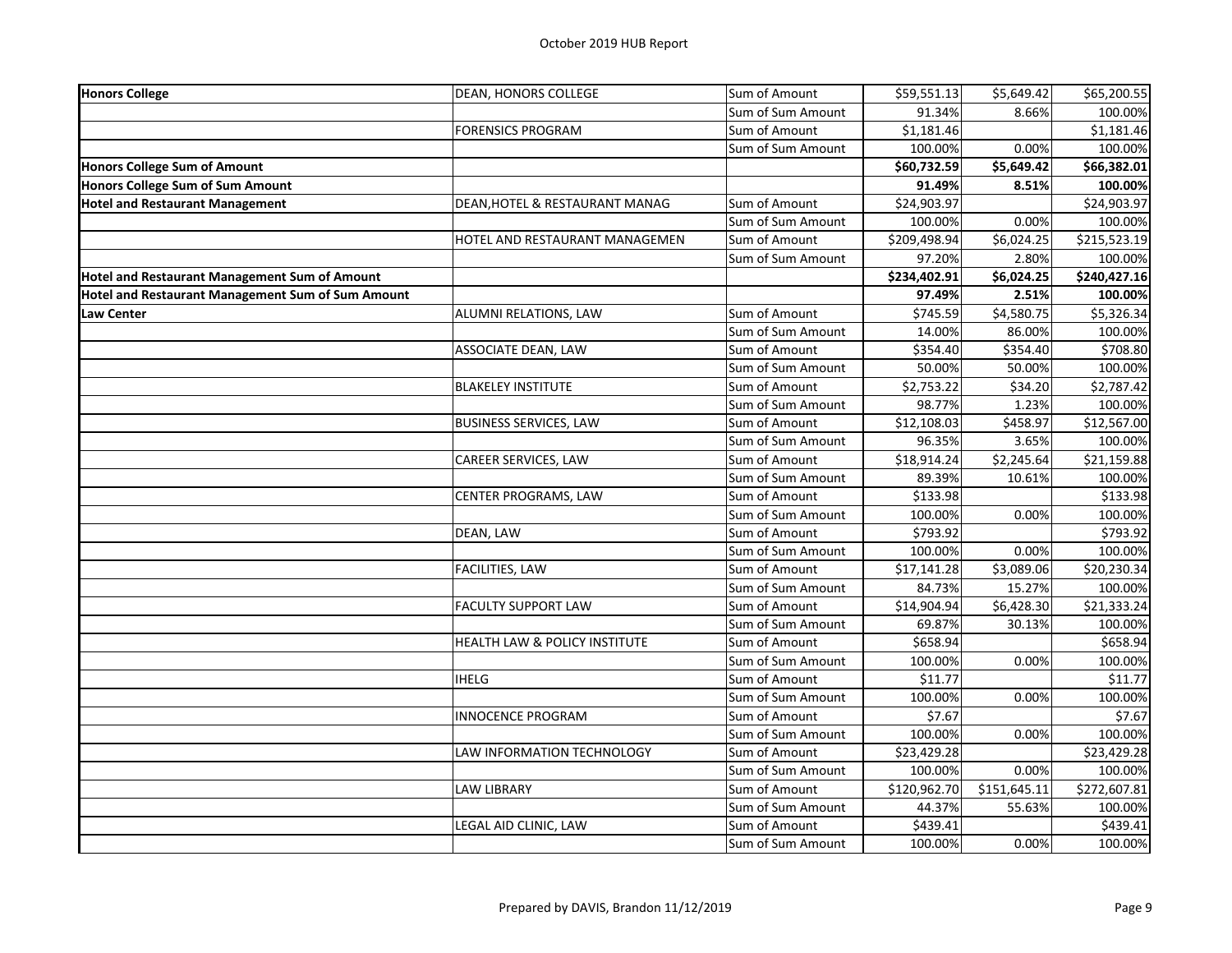|                                         | LEGAL RESEARCH & WRITING, LAW       | Sum of Amount     | \$1,214.20   | \$764.20     | \$1,978.40   |
|-----------------------------------------|-------------------------------------|-------------------|--------------|--------------|--------------|
|                                         |                                     | Sum of Sum Amount | 61.37%       | 38.63%       | 100.00%      |
|                                         | PUBLIC RELS & MARKETING, LAW        | Sum of Amount     | \$8,436.19   | \$248.83     | \$8,685.02   |
|                                         |                                     | Sum of Sum Amount | 97.13%       | 2.87%        | 100.00%      |
|                                         | STUDENT SERVICES, LAW               | Sum of Amount     | \$20,927.56  | \$25.76      | \$20,953.32  |
|                                         |                                     | Sum of Sum Amount | 99.88%       | 0.12%        | 100.00%      |
| Law Center Sum of Amount                |                                     |                   | \$243,937.32 | \$169,875.22 | \$413,812.54 |
| Law Center Sum of Sum Amount            |                                     |                   | 58.95%       | 41.05%       | 100.00%      |
| <b>Liberal Arts and Social Sciences</b> | <b>AEROSPACE STUDIES</b>            | Sum of Amount     | \$279.06     | \$42.82      | \$321.88     |
|                                         |                                     | Sum of Sum Amount | 86.70%       | 13.30%       | 100.00%      |
|                                         | AFRICAN-AMERICAN STUDIES            | Sum of Amount     | \$3,859.32   | \$2,724.10   | \$6,583.42   |
|                                         |                                     | Sum of Sum Amount | 58.62%       | 41.38%       | 100.00%      |
|                                         | <b>ARTE PUBLICO</b>                 | Sum of Amount     | \$59,998.35  | \$240.07     | \$60,238.42  |
|                                         |                                     | Sum of Sum Amount | 99.60%       | 0.40%        | 100.00%      |
|                                         | CENTER FOR PUBLIC HISTORY           | Sum of Amount     | \$2,609.46   | \$4,570.90   | \$7,180.36   |
|                                         |                                     | Sum of Sum Amount | 36.34%       | 63.66%       | 100.00%      |
|                                         | COMMUNICATION                       | Sum of Amount     | \$19,672.00  | \$1,768.24   | \$21,440.24  |
|                                         |                                     | Sum of Sum Amount | 91.75%       | 8.25%        | 100.00%      |
|                                         | <b>COMMUNICATIONS DISORDERS</b>     | Sum of Amount     | \$29,515.74  | \$775.44     | \$30,291.18  |
|                                         |                                     | Sum of Sum Amount | 97.44%       | 2.56%        | 100.00%      |
|                                         | COMPARATIVE CULTURAL STUDIES        | Sum of Amount     | \$4,300.73   | \$687.17     | \$4,987.90   |
|                                         |                                     | Sum of Sum Amount | 86.22%       | 13.78%       | 100.00%      |
|                                         | DEAN, LIBERAL ARTS & SOC SCI        | Sum of Amount     | \$15,387.26  | \$5,426.29   | \$20,813.55  |
|                                         |                                     | Sum of Sum Amount | 73.93%       | 26.07%       | 100.00%      |
|                                         | <b>ECONOMICS</b>                    | Sum of Amount     | \$9,727.78   | \$2,723.71   | \$12,451.49  |
|                                         |                                     | Sum of Sum Amount | 78.13%       | 21.87%       | 100.00%      |
|                                         | <b>ENGLISH</b>                      | Sum of Amount     | \$31,879.18  | \$8,658.03   | \$40,537.21  |
|                                         |                                     | Sum of Sum Amount | 78.64%       | 21.36%       | 100.00%      |
|                                         | <b>HEALTH AND HUMAN PERFORMANCE</b> | Sum of Amount     | \$83,183.55  | \$2,422.50   | \$85,606.05  |
|                                         |                                     | Sum of Sum Amount | 97.17%       | 2.83%        | 100.00%      |
|                                         | <b>HISPANIC STUDIES</b>             | Sum of Amount     | \$1,478.36   | \$239.94     | \$1,718.30   |
|                                         |                                     | Sum of Sum Amount | 86.04%       | 13.96%       | 100.00%      |
|                                         | <b>HISTORY</b>                      | Sum of Amount     | \$924.48     |              | \$924.48     |
|                                         |                                     | Sum of Sum Amount | 100.00%      | 0.00%        | 100.00%      |
|                                         | <b>MEXICAN-AMERICAN STUDIES</b>     | Sum of Amount     | \$5,148.13   | \$222.10     | \$5,370.23   |
|                                         |                                     | Sum of Sum Amount | 95.86%       | 4.14%        | 100.00%      |
|                                         | MILITARY SCIENCE                    | Sum of Amount     | \$182.08     |              | \$182.08     |
|                                         |                                     | Sum of Sum Amount | 100.00%      | 0.00%        | 100.00%      |
|                                         | MODERN AND CLASSICAL LANGUAGES      | Sum of Amount     | \$5,347.45   | \$644.42     | \$5,991.87   |
|                                         |                                     | Sum of Sum Amount | 89.25%       | 10.75%       | 100.00%      |
|                                         | <b>PHILOSOPHY</b>                   | Sum of Amount     | \$5,000.00   |              | \$5,000.00   |
|                                         |                                     | Sum of Sum Amount | 100.00%      | 0.00%        | 100.00%      |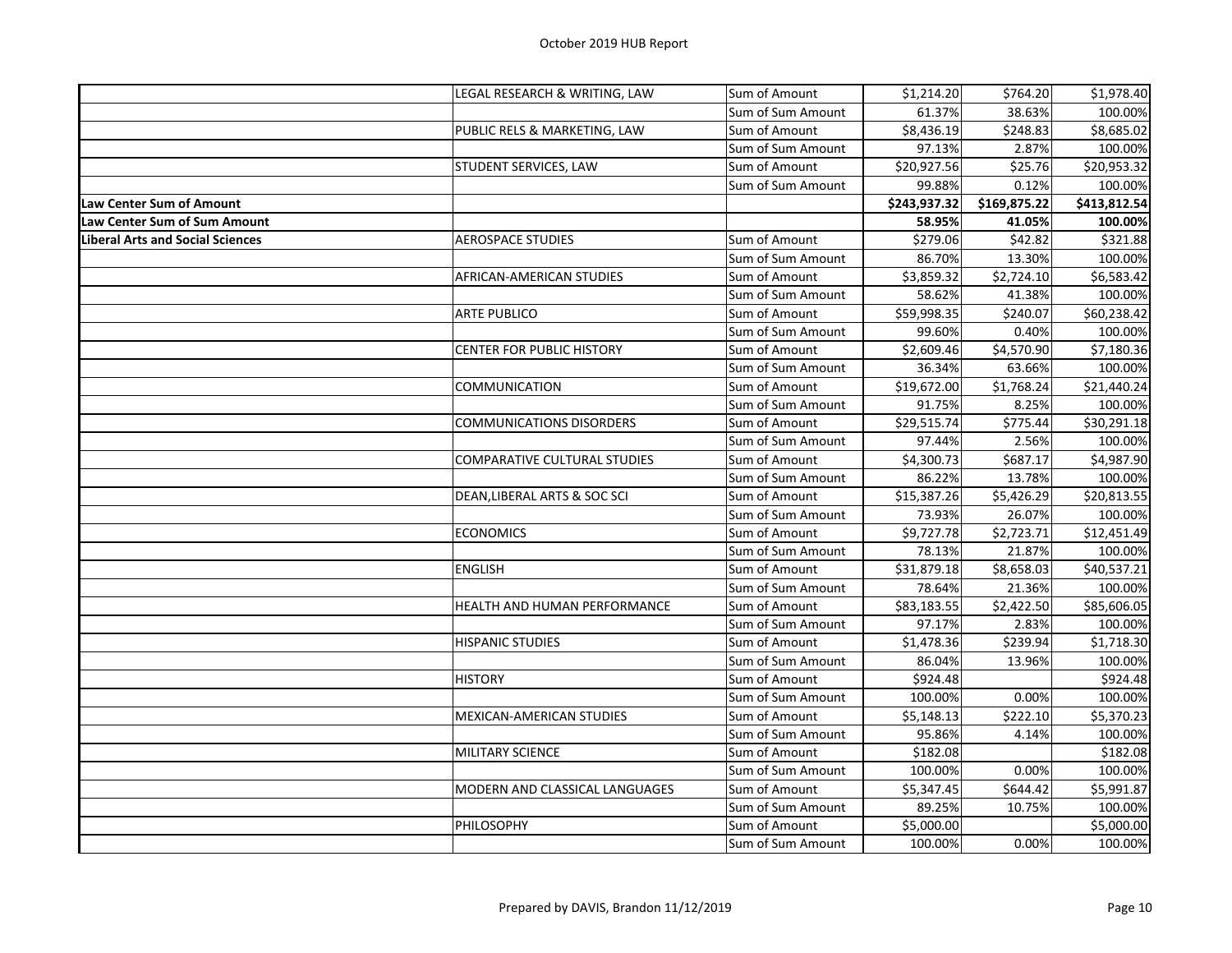|                                                          | POLITICAL SCIENCE                       | Sum of Amount     | \$10,578.84  | \$743.54    | \$11,322.38  |
|----------------------------------------------------------|-----------------------------------------|-------------------|--------------|-------------|--------------|
|                                                          |                                         | Sum of Sum Amount | 93.43%       | 6.57%       | 100.00%      |
|                                                          | <b>PSYCHOLOGY</b>                       | Sum of Amount     | \$60,772.87  | \$14,048.69 | \$74,821.56  |
|                                                          |                                         | Sum of Sum Amount | 81.22%       | 18.78%      | 100.00%      |
|                                                          | PUBLIC ADMINISTRATION PROGRAM           | Sum of Amount     | \$3,268.30   | \$244.02    | \$3,512.32   |
|                                                          |                                         | Sum of Sum Amount | 93.05%       | 6.95%       | 100.00%      |
|                                                          | <b>SOCIOLOGY</b>                        | Sum of Amount     | \$3,404.57   | \$298.69    | \$3,703.26   |
|                                                          |                                         | Sum of Sum Amount | 91.93%       | 8.07%       | 100.00%      |
|                                                          | WOMEN'S STUDIES PROGRAM                 | Sum of Amount     | \$2,250.74   | \$312.94    | \$2,563.68   |
|                                                          |                                         | Sum of Sum Amount | 87.79%       | 12.21%      | 100.00%      |
| Liberal Arts and Social Sciences Sum of Amount           |                                         |                   | \$358,768.25 | \$46,793.61 | \$405,561.86 |
| Liberal Arts and Social Sciences Sum of Sum Amount       |                                         |                   | 88.46%       | 11.54%      | 100.00%      |
| Library                                                  | UNIVERSITY LIBRARIES                    | Sum of Amount     | \$107,519.16 | \$97,225.09 | \$204,744.25 |
|                                                          |                                         | Sum of Sum Amount | 52.51%       | 47.49%      | 100.00%      |
| <b>Library Sum of Amount</b>                             |                                         |                   | \$107,519.16 | \$97,225.09 | \$204,744.25 |
| Library Sum of Sum Amount                                |                                         |                   | 52.51%       | 47.49%      | 100.00%      |
| <b>Natural Science and Mathematics</b>                   | <b>BIOLOGY &amp; BIOCHEMISTRY</b>       | Sum of Amount     | \$215,532.08 | \$40,220.14 | \$255,752.22 |
|                                                          |                                         | Sum of Sum Amount | 84.27%       | 15.73%      | 100.00%      |
|                                                          | <b>CHEMISTRY</b>                        | Sum of Amount     | \$239,400.72 | \$25,243.39 | \$264,644.11 |
|                                                          |                                         | Sum of Sum Amount | 90.46%       | 9.54%       | 100.00%      |
|                                                          | <b>COMPUTER SCIENCE</b>                 | Sum of Amount     | \$42,525.28  | \$3,446.96  | \$45,972.24  |
|                                                          |                                         | Sum of Sum Amount | 92.50%       | 7.50%       | 100.00%      |
|                                                          | CTR FOR NUCLEAR REC&CELL SIGN           | Sum of Amount     | \$47,451.58  | \$2,186.75  | \$49,638.33  |
|                                                          |                                         | Sum of Sum Amount | 95.59%       | 4.41%       | 100.00%      |
|                                                          | DEAN, NATURAL SCIENCE & MATHE           | Sum of Amount     | \$114,096.41 | \$14,076.34 | \$128,172.75 |
|                                                          |                                         | Sum of Sum Amount | 89.02%       | 10.98%      | 100.00%      |
|                                                          | <b>EARTH &amp; ATMOSPHERIC SCIENCES</b> | Sum of Amount     | \$50,928.01  | \$5,704.67  | \$56,632.68  |
|                                                          |                                         | Sum of Sum Amount | 89.93%       | 10.07%      | 100.00%      |
|                                                          | <b>HOUSTON COASTAL CENTER</b>           | Sum of Amount     | \$125.30     |             | \$125.30     |
|                                                          |                                         | Sum of Sum Amount | 100.00%      | 0.00%       | 100.00%      |
|                                                          | INSTITUTE FOR CLIMATE/ATMO SCI          | Sum of Amount     | \$22,731.84  |             | \$22,731.84  |
|                                                          |                                         | Sum of Sum Amount | 100.00%      | 0.00%       | 100.00%      |
|                                                          | <b>MATHEMATICS</b>                      | Sum of Amount     | \$31,202.74  | \$1,915.83  | \$33,118.57  |
|                                                          |                                         | Sum of Sum Amount | 94.22%       | 5.78%       | 100.00%      |
|                                                          | <b>PHYSICS</b>                          | Sum of Amount     | \$116,110.70 | \$3,708.44  | \$119,819.14 |
|                                                          |                                         | Sum of Sum Amount | 96.90%       | 3.10%       | 100.00%      |
| <b>Natural Science and Mathematics Sum of Amount</b>     |                                         |                   | \$880,104.66 | \$96,502.52 | \$976,607.18 |
| <b>Natural Science and Mathematics Sum of Sum Amount</b> |                                         |                   | 90.12%       | 9.88%       | 100.00%      |
| <b>Optometry</b>                                         | DEAN, OPTOMETRY                         | Sum of Amount     | \$87,466.89  | \$6,111.85  | \$93,578.74  |
|                                                          |                                         | Sum of Sum Amount | 93.47%       | 6.53%       | 100.00%      |
|                                                          | OPT VISION SCIENCES                     | Sum of Amount     | \$183,770.76 | \$14,496.43 | \$198,267.19 |
|                                                          |                                         | Sum of Sum Amount | 92.69%       | 7.31%       | 100.00%      |
|                                                          |                                         |                   |              |             |              |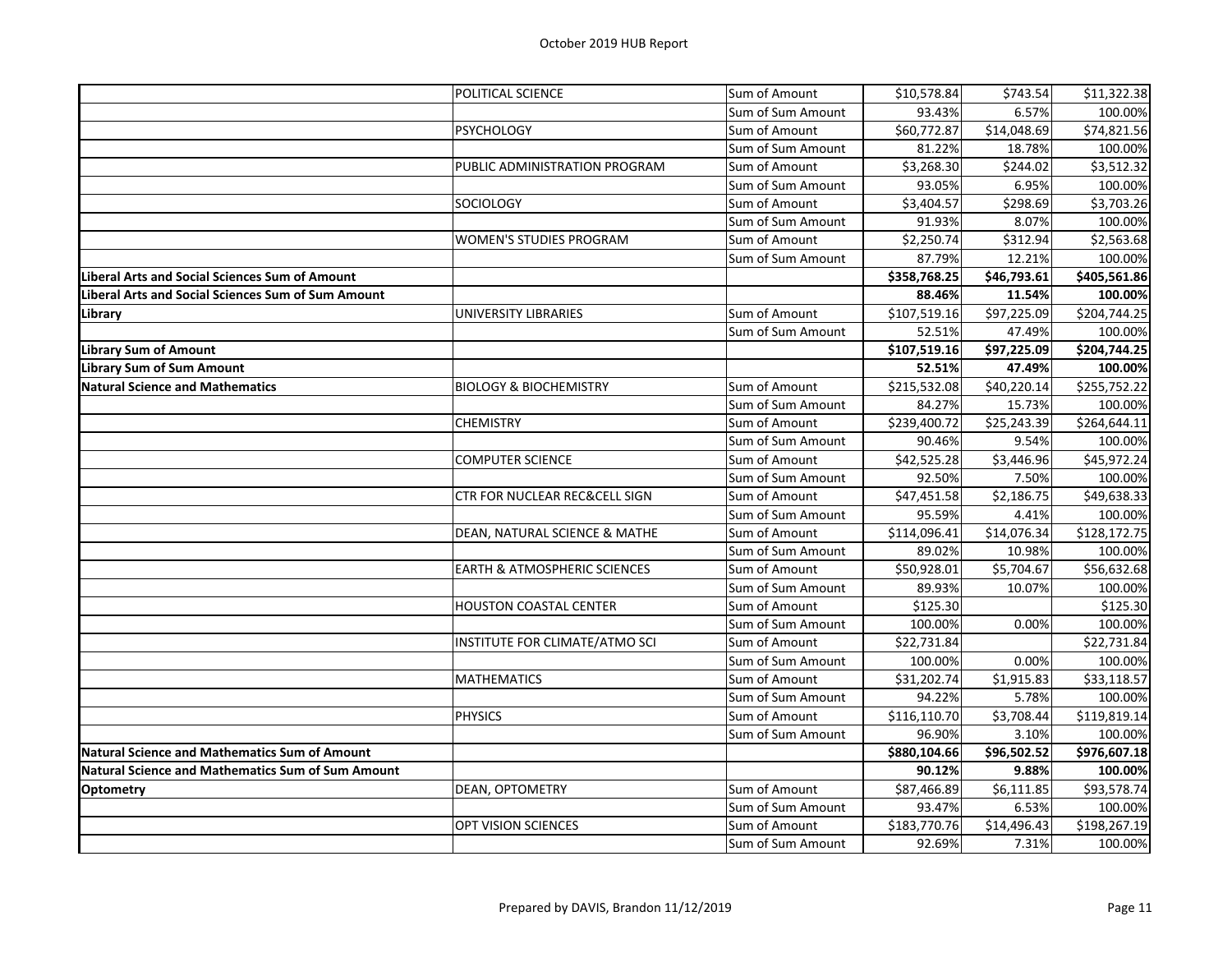|                                    | <b>OPTOMETRY CLINIC</b>                   | Sum of Amount     | \$433,941.98 | \$6,613.50              | \$440,555.48 |
|------------------------------------|-------------------------------------------|-------------------|--------------|-------------------------|--------------|
|                                    |                                           | Sum of Sum Amount | 98.50%       | 1.50%                   | 100.00%      |
| <b>Optometry Sum of Amount</b>     |                                           |                   | \$705,179.63 | \$27,221.78             | \$732,401.41 |
| <b>Optometry Sum of Sum Amount</b> |                                           |                   | 96.28%       | 3.72%                   | 100.00%      |
| <b>Pharmacy</b>                    | DEAN, PHARMACY                            | Sum of Amount     | \$187,214.35 | $\overline{$}12,448.03$ | \$199,662.38 |
|                                    |                                           | Sum of Sum Amount | 93.77%       | 6.23%                   | 100.00%      |
|                                    | <b>EXPERIENTIAL PROGRAMS</b>              | Sum of Amount     | \$15,702.93  | \$133.04                | \$15,835.97  |
|                                    |                                           | Sum of Sum Amount | 99.16%       | 0.84%                   | 100.00%      |
|                                    | PHAR HEALTH OUTCOMES & POLICY             | Sum of Amount     | \$16,825.41  | \$47,839.70             | \$64,665.11  |
|                                    |                                           | Sum of Sum Amount | 26.02%       | 73.98%                  | 100.00%      |
|                                    | PHARM PRAC & TRANS RESEARCH               | Sum of Amount     | \$29,889.49  | \$1,235.00              | \$31,124.49  |
|                                    |                                           | Sum of Sum Amount | 96.03%       | 3.97%                   | 100.00%      |
|                                    | PHARMACOLOGICAL & PHARMACEUTIC            | Sum of Amount     | \$100,188.60 | \$14,641.37             | \$114,829.97 |
|                                    |                                           | Sum of Sum Amount | 87.25%       | 12.75%                  | 100.00%      |
|                                    | STUDENT SERVICES PHARMACY                 | Sum of Amount     | \$4,056.19   | \$2,309.55              | \$6,365.74   |
|                                    |                                           | Sum of Sum Amount | 63.72%       | 36.28%                  | 100.00%      |
| <b>Pharmacy Sum of Amount</b>      |                                           |                   | \$353,876.97 | \$78,606.69             | \$432,483.66 |
| <b>Pharmacy Sum of Sum Amount</b>  |                                           |                   | 81.82%       | 18.18%                  | 100.00%      |
| Research                           | AMI: ADV MANUFACTURING INSTITU            | Sum of Amount     | \$9,401.70   | \$11,360.30             | \$20,762.00  |
|                                    |                                           | Sum of Sum Amount | 45.28%       | 54.72%                  | 100.00%      |
|                                    | <b>ANIMAL CARE OPERATIONS</b>             | Sum of Amount     | \$40,175.57  | \$19,334.70             | \$59,510.27  |
|                                    |                                           | Sum of Sum Amount | 67.51%       | 32.49%                  | 100.00%      |
|                                    | <b>BUSINESS OPERATIONS</b>                | Sum of Amount     | \$1,179.12   |                         | \$1,179.12   |
|                                    |                                           | Sum of Sum Amount | 100.00%      | 0.00%                   | 100.00%      |
|                                    | CENTER FOR INNOVA/PARTNERSHIPS            | Sum of Amount     | \$3,594.82   |                         | \$3,594.82   |
|                                    |                                           | Sum of Sum Amount | 100.00%      | 0.00%                   | 100.00%      |
|                                    | CTR FOR ADV COMPUTI & DATA SYS            | Sum of Amount     |              | \$2,336.63              | \$2,336.63   |
|                                    |                                           | Sum of Sum Amount | 0.00%        | 100.00%                 | 100.00%      |
|                                    | DATA ASSESSMENT & IT DOR                  | Sum of Amount     | \$1,264.36   | \$11,148.41             | \$12,412.77  |
|                                    |                                           | Sum of Sum Amount | 10.19%       | 89.81%                  | 100.00%      |
|                                    | DATA SCIENCE INSTITUTE                    | Sum of Amount     | \$500.21     |                         | \$500.21     |
|                                    |                                           | Sum of Sum Amount | 100.00%      | 0.00%                   | 100.00%      |
|                                    | <b>ENVIRONMENT HEALTH &amp; LIFE SAFE</b> | Sum of Amount     | \$21,783.22  | \$14,925.04             | \$36,708.26  |
|                                    |                                           | Sum of Sum Amount | 59.34%       | 40.66%                  | 100.00%      |
|                                    | <b>GRANTS AND CONTRACTS</b>               | Sum of Amount     | \$22,322.57  | \$9,884.99              | \$32,207.56  |
|                                    |                                           | Sum of Sum Amount | 69.31%       | 30.69%                  | 100.00%      |
|                                    | HEALTH RESEARCH INSTITUTE                 | Sum of Amount     | \$12,669.79  | \$1,156.18              | \$13,825.97  |
|                                    |                                           | Sum of Sum Amount | 91.64%       | 8.36%                   | 100.00%      |
|                                    | <b>HPE - DATA SCIENCE CENTER</b>          | Sum of Amount     | \$379.63     |                         | \$379.63     |
|                                    |                                           | Sum of Sum Amount | 100.00%      | 0.00%                   | 100.00%      |
|                                    | OFFICE OF INTELL PROPERTY MGMT            | Sum of Amount     | \$94,892.82  | \$1,693.79              | \$96,586.61  |
|                                    |                                           | Sum of Sum Amount | 98.25%       | 1.75%                   | 100.00%      |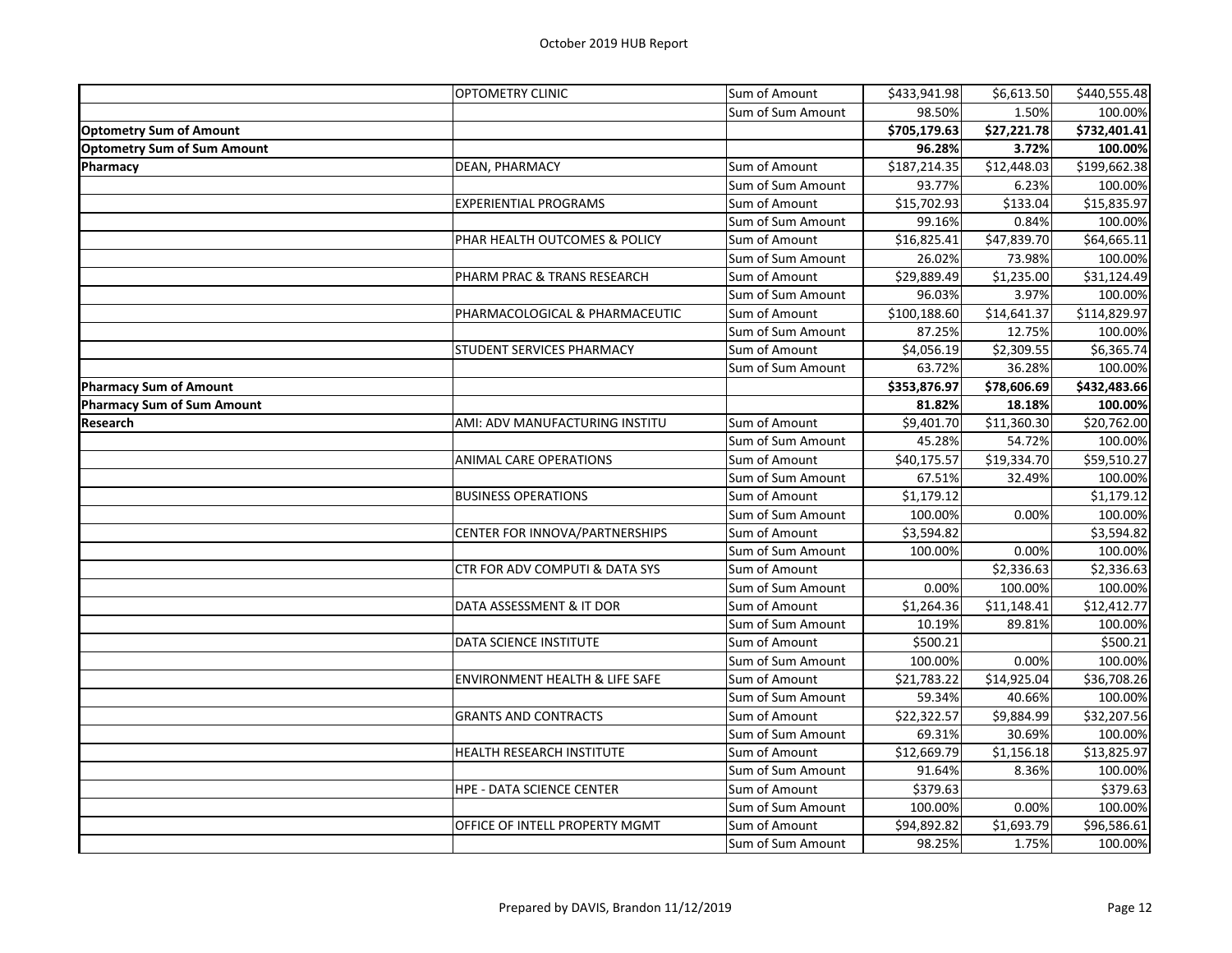|                                   | <b>RESEARCH</b>                           | Sum of Amount     | \$79,233.32  | \$1,745.70   | \$80,979.02  |
|-----------------------------------|-------------------------------------------|-------------------|--------------|--------------|--------------|
|                                   |                                           | Sum of Sum Amount | 97.84%       | 2.16%        | 100.00%      |
|                                   | RESEARCH ADMINISTRATION                   | Sum of Amount     |              | \$92,111.06  | \$92,111.06  |
|                                   |                                           | Sum of Sum Amount | 0.00%        | 100.00%      | 100.00%      |
|                                   | <b>RESEARCH INTEGRITY &amp; OVERSIGHT</b> | Sum of Amount     | \$3,223.43   |              | \$3,223.43   |
|                                   |                                           | Sum of Sum Amount | 100.00%      | 0.00%        | 100.00%      |
|                                   | <b>TIMES</b>                              | Sum of Amount     | \$35,093.94  | \$299.13     | \$35,393.07  |
|                                   |                                           | Sum of Sum Amount | 99.15%       | 0.85%        | 100.00%      |
|                                   | TX CTR SUPERCONDUCTIVITY AT UH            | Sum of Amount     | \$33,617.94  | \$3,979.46   | \$37,597.40  |
|                                   |                                           | Sum of Sum Amount | 89.42%       | 10.58%       | 100.00%      |
|                                   | VP FOR RESEARCH CENTRAL OFFICE            | Sum of Amount     | \$10,721.15  | \$76.26      | \$10,797.41  |
|                                   |                                           | Sum of Sum Amount | 99.29%       | 0.71%        | 100.00%      |
| <b>Research Sum of Amount</b>     |                                           |                   | \$370,053.59 | \$170,051.65 | \$540,105.24 |
| <b>Research Sum of Sum Amount</b> |                                           |                   | 68.52%       | 31.48%       | 100.00%      |
| <b>Student Affairs</b>            | <b>ADMISSIONS</b>                         | Sum of Amount     | \$87,176.77  | \$16,238.74  | \$103,415.51 |
|                                   |                                           | Sum of Sum Amount | 84.30%       | 15.70%       | 100.00%      |
|                                   | <b>CAMPUS RECREATION</b>                  | Sum of Amount     | \$31,550.51  | \$9,935.95   | \$41,486.46  |
|                                   |                                           | Sum of Sum Amount | 76.05%       | 23.95%       | 100.00%      |
|                                   | <b>CAMPUS SOLUTIONS SVC</b>               | Sum of Amount     | \$42,813.87  | \$495.01     | \$43,308.88  |
|                                   |                                           | Sum of Sum Amount | 98.86%       | 1.14%        | 100.00%      |
|                                   | CENTER FOR STUDENT INVOLVEMENT            | Sum of Amount     | \$7,268.31   | \$1,205.52   | \$8,473.83   |
|                                   |                                           | Sum of Sum Amount | 85.77%       | 14.23%       | 100.00%      |
|                                   | CENTER FOR STUDENT MEDIA                  | Sum of Amount     | \$51,006.39  | \$3,930.38   | \$54,936.77  |
|                                   |                                           | Sum of Sum Amount | 92.85%       | 7.15%        | 100.00%      |
|                                   | CENTER FOR STUDENTS W/DISABILI            | Sum of Amount     | \$18,157.17  | \$48,837.50  | \$66,994.67  |
|                                   |                                           | Sum of Sum Amount | 27.10%       | 72.90%       | 100.00%      |
|                                   | CHILDREN'S LEARNING CENTER                | Sum of Amount     | \$13,962.81  | \$1,542.58   | \$15,505.39  |
|                                   |                                           | Sum of Sum Amount | 90.05%       | 9.95%        | 100.00%      |
|                                   | <b>CNTR FOR DIVERSITY &amp; INCLUSION</b> | Sum of Amount     | \$8,549.74   | \$228.94     | \$8,778.68   |
|                                   |                                           | Sum of Sum Amount | 97.39%       | 2.61%        | 100.00%      |
|                                   | <b>COUGARS IN RECOVERY</b>                | Sum of Amount     | \$1,737.68   | \$327.94     | \$2,065.62   |
|                                   |                                           | Sum of Sum Amount | 84.12%       | 15.88%       | 100.00%      |
|                                   | <b>COUNSELING AND PSYCH SVCS</b>          | Sum of Amount     | \$3,578.16   | \$8,228.46   | \$11,806.62  |
|                                   |                                           | Sum of Sum Amount | 30.31%       | 69.69%       | 100.00%      |
|                                   | CTR FRATERNITY & SORORITY LIFE            | Sum of Amount     | \$1,959.90   |              | \$1,959.90   |
|                                   |                                           | Sum of Sum Amount | 100.00%      | 0.00%        | 100.00%      |
|                                   | <b>DEAN OF STUDENTS</b>                   | Sum of Amount     | \$3,982.26   | \$72.75      | \$4,055.01   |
|                                   |                                           | Sum of Sum Amount | 98.21%       | 1.79%        | 100.00%      |
|                                   | INTEGRATED ENROLLMENT SERVICES            | Sum of Amount     | \$700.82     | \$2,344.99   | \$3,045.81   |
|                                   |                                           | Sum of Sum Amount | 23.01%       | 76.99%       | 100.00%      |
|                                   | LGBTQ RESOURCE CENTER                     | Sum of Amount     | \$2,830.01   | \$107.88     | \$2,937.89   |
|                                   |                                           | Sum of Sum Amount | 96.33%       | 3.67%        | 100.00%      |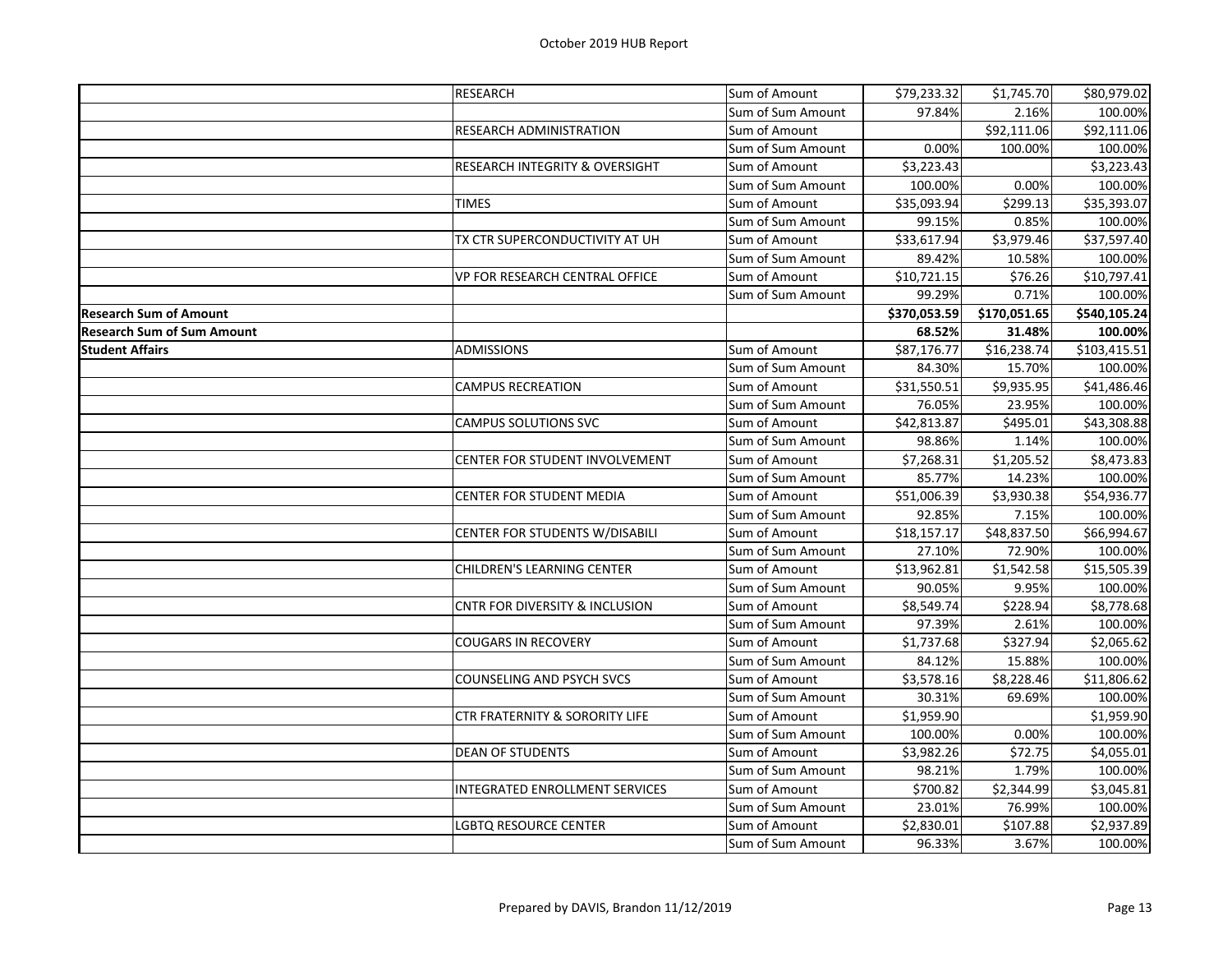|                                          | OFC OF THE UNIVERSIT REGISTRAR           | Sum of Amount     | \$4,285.75   | \$5,855.43   | \$10,141.18  |
|------------------------------------------|------------------------------------------|-------------------|--------------|--------------|--------------|
|                                          |                                          | Sum of Sum Amount | 42.26%       | 57.74%       | 100.00%      |
|                                          | <b>RELIGION CENTER</b>                   | Sum of Amount     | \$1,745.51   | \$215.76     | \$1,961.27   |
|                                          |                                          | Sum of Sum Amount | 89.00%       | 11.00%       | 100.00%      |
|                                          | <b>SCHOLARSIPS &amp; FINANCIAL AID</b>   | Sum of Amount     | \$4,566.13   | \$9,363.96   | \$13,930.09  |
|                                          |                                          | Sum of Sum Amount | 32.78%       | 67.22%       | 100.00%      |
|                                          | <b>STU COMMUNICATION &amp; MARKETING</b> | Sum of Amount     | \$284.95     |              | \$284.95     |
|                                          |                                          | Sum of Sum Amount | 100.00%      | 0.00%        | 100.00%      |
|                                          | <b>STU HOUSING - RESIDE LIFE</b>         | Sum of Amount     | \$103,507.84 | \$18,653.94  | \$122,161.78 |
|                                          |                                          | Sum of Sum Amount | 84.73%       | 15.27%       | 100.00%      |
|                                          | <b>STUDENT AFFAIRS</b>                   | Sum of Amount     | \$51,641.22  | \$2,124.86   | \$53,766.08  |
|                                          |                                          | Sum of Sum Amount | 96.05%       | 3.95%        | 100.00%      |
|                                          | STUDENT AFFAIRS BUSINESS SRVC            | Sum of Amount     | \$1,441.46   | \$1,279.80   | \$2,721.26   |
|                                          |                                          | Sum of Sum Amount | 52.97%       | 47.03%       | 100.00%      |
|                                          | <b>STUDENT AFFAIRS IT SERVICES</b>       | Sum of Amount     | \$2,924.88   | \$755.64     | \$3,680.52   |
|                                          |                                          | Sum of Sum Amount | 79.47%       | 20.53%       | 100.00%      |
|                                          | <b>STUDENT CENTER</b>                    | Sum of Amount     | \$62,382.51  | \$2,596.79   | \$64,979.30  |
|                                          |                                          | Sum of Sum Amount | 96.00%       | 4.00%        | 100.00%      |
|                                          | <b>STUDENT HEALTH CENTER</b>             | Sum of Amount     | \$26,163.77  | \$1,059.60   | \$27,223.37  |
|                                          |                                          | Sum of Sum Amount | 96.11%       | 3.89%        | 100.00%      |
|                                          | UNIVERSITY CAREER SERVICES               | Sum of Amount     | \$20,424.74  | \$3,139.92   | \$23,564.66  |
|                                          |                                          | Sum of Sum Amount | 86.68%       | 13.32%       | 100.00%      |
|                                          | <b>URBAN EXPERIENCE</b>                  | Sum of Amount     | \$677.01     | \$470.87     | \$1,147.88   |
|                                          |                                          | Sum of Sum Amount | 58.98%       | 41.02%       | 100.00%      |
|                                          | <b>VETERAN SERVICES</b>                  | Sum of Amount     | \$3,148.67   | \$663.62     | \$3,812.29   |
|                                          |                                          | Sum of Sum Amount | 82.59%       | 17.41%       | 100.00%      |
|                                          | <b>WELLNESS CENTER</b>                   | Sum of Amount     | \$1,068.50   | \$476.71     | \$1,545.21   |
|                                          |                                          | Sum of Sum Amount | 69.15%       | 30.85%       | 100.00%      |
|                                          | WOMEN & GENDER RESOURCE CENTER           | Sum of Amount     | \$361.42     |              | \$361.42     |
|                                          |                                          | Sum of Sum Amount | 100.00%      | 0.00%        | 100.00%      |
| <b>Student Affairs Sum of Amount</b>     |                                          |                   | \$559,898.76 | \$140,153.54 | \$700,052.30 |
| <b>Student Affairs Sum of Sum Amount</b> |                                          |                   | 79.98%       | 20.02%       | 100.00%      |
| <b>Technology</b>                        | CENTER FOR LIFE SCIENCES TECH            | Sum of Amount     | \$13,211.00  |              | \$13,211.00  |
|                                          |                                          | Sum of Sum Amount | 100.00%      | 0.00%        | 100.00%      |
|                                          | <b>CONSTRUCTION MANAGEMENT</b>           | Sum of Amount     | \$18,290.92  | \$279.00     | \$18,569.92  |
|                                          |                                          | Sum of Sum Amount | 98.50%       | 1.50%        | 100.00%      |
|                                          | CTR FOR INFO SCRTY, RES & EDU            | Sum of Amount     | \$1,178.99   |              | \$1,178.99   |
|                                          |                                          | Sum of Sum Amount | 100.00%      | 0.00%        | 100.00%      |
|                                          | DEAN, TECHNOLOGY                         | Sum of Amount     | \$72,039.69  | \$18,238.33  | \$90,278.02  |
|                                          |                                          | Sum of Sum Amount | 79.80%       | 20.20%       | 100.00%      |
|                                          | <b>ENGINEERING TECHNOLOGY</b>            | Sum of Amount     | \$34,629.89  | \$24,451.08  | \$59,080.97  |
|                                          |                                          | Sum of Sum Amount | 58.61%       | 41.39%       | 100.00%      |